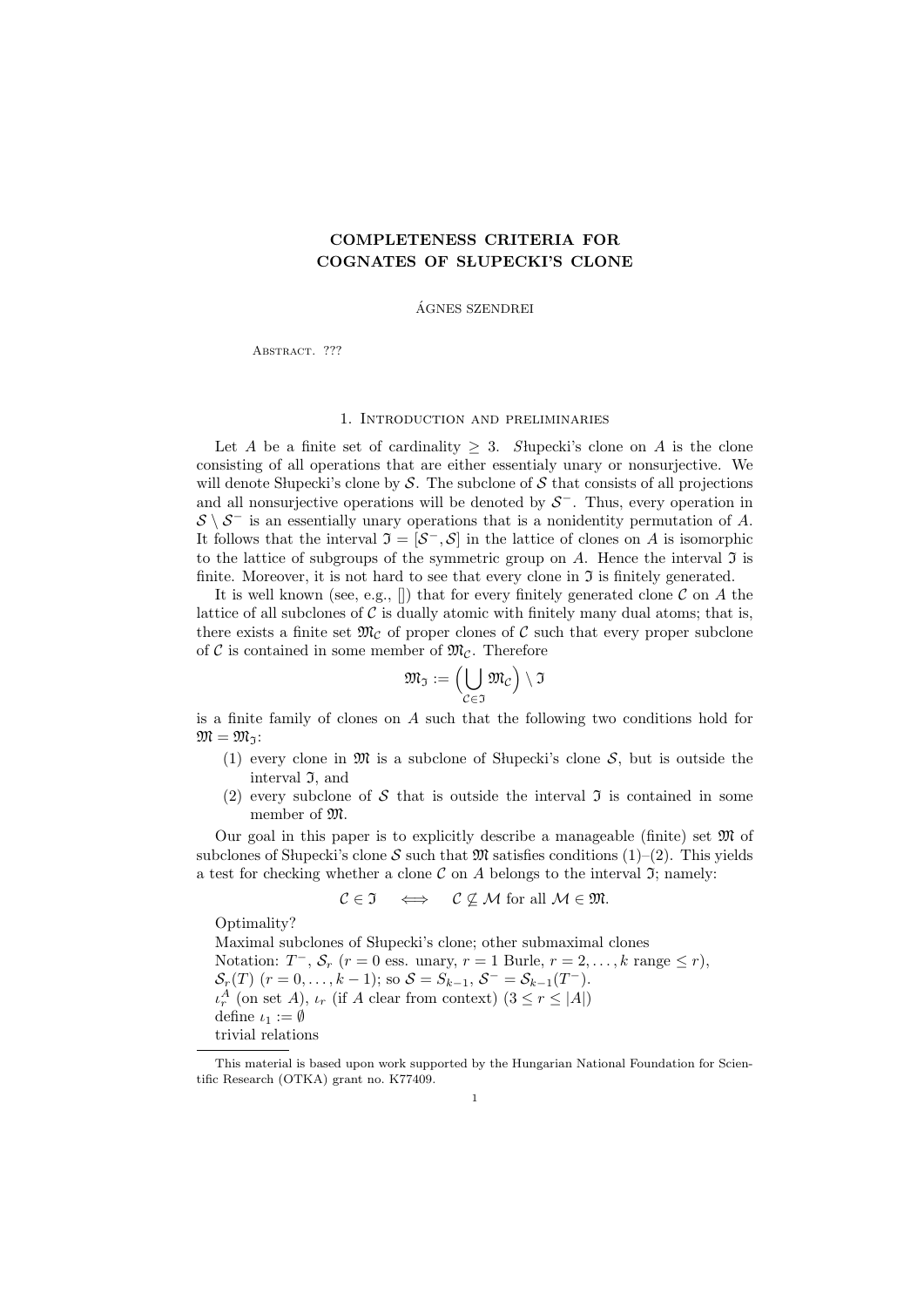clone relational clone Galois connection, description of clones bt relations almost central relation (define so that it is not central)  $\text{pr}_I$ a nontrivial  $\Delta$ ,  $\Delta_{\varepsilon}$ ,  $\Delta_{12|3}$ , etc.  $m = \{1, \ldots, m\}$ 

# 2. The main theorem

We will assume throughout that A is a finite set with  $k = |A|$  elements, and  $k \geq 3$ .

**Theorem 2.1.** Let A be a k-element set  $(k \geq 3)$ . The following conditions on a clone  $C$  on  $A$  are equivalent

- (a)  $S^- \not\subseteq C$ ;
- (b)  $C \subseteq {\rho}^{\perp}$  for one of the relations  $\rho$  on A listed below (m is the arity of  $\rho$ ): (1) a bounded partial order;
	- (2) a prime permutation;
	- (3) a prime affine relation;
	- (4) a nontrivial equivalence relation;
	- (5) a central relation  $(1 \leq m \leq k 1);$
	- (6) an m-regular relation  $(3 \le m \le k 1);$
	- (7) an almost central relation  $(2 \le m \le k-2)$ ;
	- (8) an almost m-regular relation  $(3 \le m \le k-1);$
	- (9) *Burle's relation*  $\beta$  *if*  $k = 3$ .

3. Proof lm-suff-cond's

**Lemma 3.1.** Let A be a k-element set  $(k \geq 3)$ , and let  $\rho$  be an arbitrary relation on A. We have  $S^-\nsubseteq {\rho}^{\perp}$  whenever one of the following conditions holds for  $\rho$ .

- (1)  $\rho$  is an n-ary relation  $(n \leq k)$  such that  $\rho$  is not totally reflexive, but contains an n-tuple whose coordinates are pairwise distinct;
- (2)  $\rho$  is a nontrivial totally reflexive relation of arity  $n < k$ ;
- (3)  $\rho$  is Burle's relation  $\beta$ ;
- (4)  $\rho$  is the ternary relation  $\rho = \Delta_{12|3} \cup \Delta_{13|2}$ .

*Proof.* In case (3), when  $\rho = \beta$ , then  $\{\beta\}^{\perp}$  is Burle's clone (see [PK]), a proper subclone of  $S_2 = {\ell_3}^{\perp}$ , which fails to contain some operations with range of size 2 from  $S_2$ . This implies that  $S^- \nsubseteq {\{\beta\}}^{\perp} = {\{\rho\}}^{\perp}$ .

In case (4), when  $\rho = \Delta_{12|3} \cup \Delta_{13|2}$ , then  $\{\rho\}^{\perp}$  is the clone of all essentially unary operations (see  $\parallel$ ; or: it is in the Slupecki–Burle chain, but does not contain Burle's clone), therefore again  $S^- \nsubseteq {\{\rho\}}^{\perp}$ .

To prove  $S^{-} \nsubseteq {\rho}^{\perp}$  in cases (1)–(2) the following claim will be useful.

**Claim 3.2.** Let  $\rho$  be an n-ary relation such that  $T^{-} \subseteq {\rho}^{\perp}$  and  $\rho$  contains an n-tuple whose coordinates are pairwise distinct. Then

•  $\rho = A^n$ , if  $n < k$ , and

thm-main

clm-suff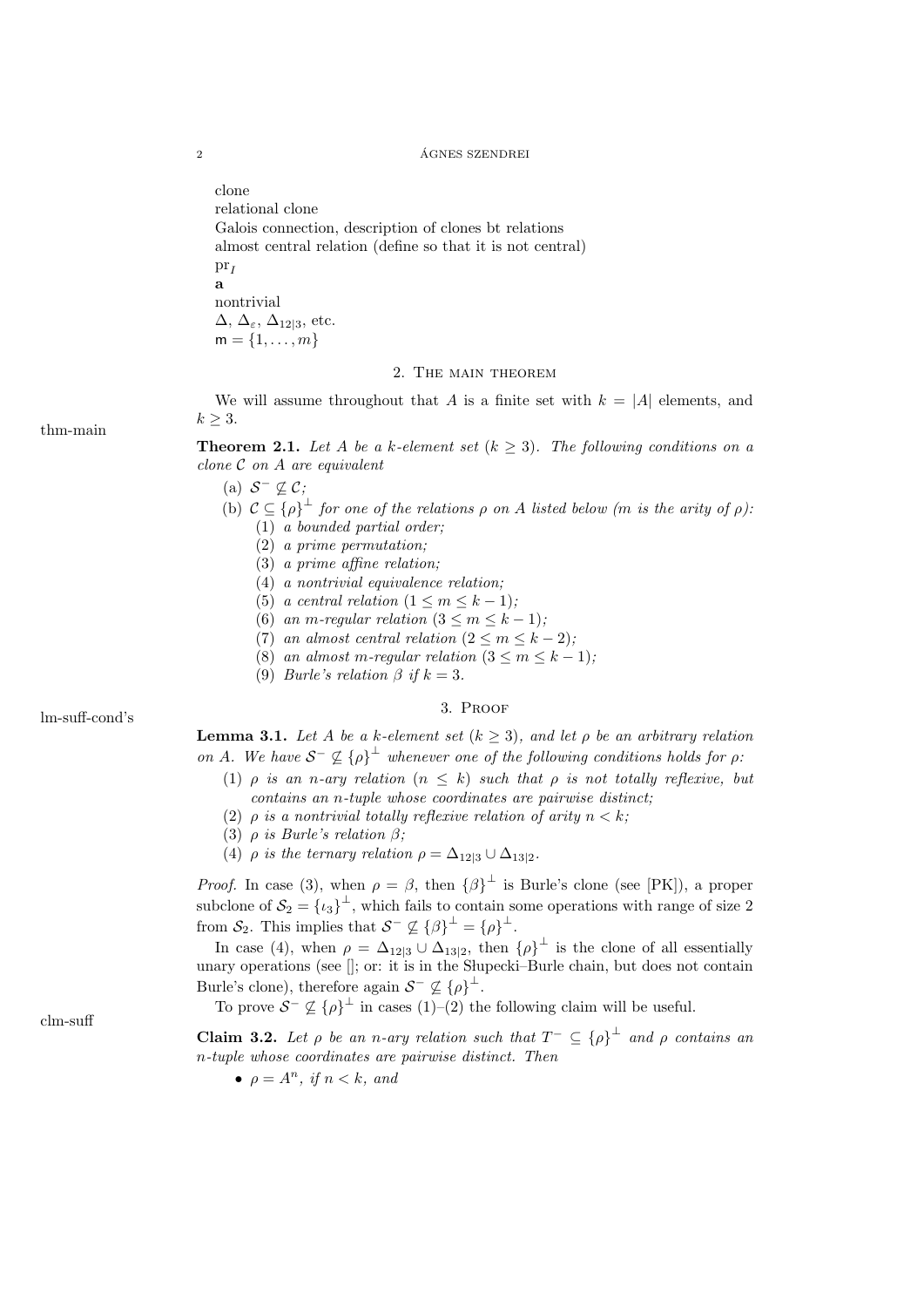•  $\rho$  is totally reflexive, if  $n = k$ .

For the proof of the claim, let  $(a_1, \ldots, a_n)$  be an *n*-tuple in  $\rho$  whose coordinates are pairwise distinct, and assume that  $T^- \subseteq {\{\rho\}}^{\perp}$ . Then  $n \leq k$ , and  $(a_1, \ldots, a_n) \in$  $\rho$  implies that  $(f(a_1),...,f(a_n)) \in \rho$  for all nonsurjective unary operations f. Thus the conclusions stated in the claim follow.

Claim 3.2 immediately implies that if (1) holds for  $\rho$ , then  $T^- \subseteq {\{\rho\}}^{\perp}$  must fail. Hence  $S^- \nsubseteq {\{\rho\}}^{\perp}$ .

Now assume that (2) holds for  $\rho$ . If  $\rho$  contains an *n*-tuple whose coordinates are pairwise distinct, then the assumptions that  $n < k$  and  $\rho$  is nontrivial, combined with Claim 3.2 show that  $T^{-} \nsubseteq {\{\rho\}}^{\perp}$ . As before, it follows that  $S^{-} \nsubseteq {\{\rho\}}^{\perp}$ . If, in turn, such a tuple does not exist in  $\rho$ , then  $\rho \subseteq \iota_n$ . The reverse inclusion also holds, since  $\rho$  is totally reflexive. Thus  $\rho = \iota_n$ . Since  $\rho$  is nontrivial, we must have  $n \geq 3$ , hence  $3 \leq n < k$ . It is well known (see e.g. [PK]) that for  $3 \leq n \leq k$ ,  $\{\iota_n\}^{\perp}$ is the clone  $S_{n-1}$  Therefore, in view of  $n < k$ ,  $S^- \nsubseteq {\{\iota_n\}}^{\perp} = {\{\rho\}}^{\perp}$ . — П

**Corollary 3.3.** For every relation  $\rho$  in ... [Main Theorem] we have that  $S^{-} \nsubseteq$  $\{\rho\}^{\perp}$ .

prop-nec-rels

**Proposition 3.4.** Let A be a k-element set  $(k > 3)$ . For a clone C on A we have  $\mathcal{S}^-\not\subseteq\mathcal{C}$  if and only if there exists a relation  $\rho$  on A such that  $\mathcal{C}\subseteq{\{\rho\}}^\perp$  and one of the following conditions is satisfied:

- (1)  $\rho$  is a k-ary relation such that  $\rho$  is not totally reflexive, but contains a k-tuple whose coordinates are pairwise distinct;
- (2)  $k > 4$  and  $\rho = \iota_{k-1}$ ;
- (3)  $k = 3$  and  $\rho$  is Burle's relation  $\beta$ .

*Proof.* Sufficiency. Assume that  $\mathcal{C} \subseteq {\{\rho\}}^{\perp}$  and that one of conditions (1)–(3) holds. Then, by Lemma 3.1, we get that  $S^- \nsubseteq {\{\rho\}}^{\perp}$ , and hence  $S^- \nsubseteq \mathcal{C}$ .

*Necessity*. Let C be a clone such that  $S^- \not\subseteq \mathcal{C}$ . Let  $\mathcal{C}^{(1)}$  denote the set of unary operations in C. Since  $\mathcal{C}^{(1)}$  is a set of functions  $A \to A$  and  $|A| = k$ ,  $\mathcal{C}^{(1)}$  is a k-ary relation on A. It is well known and easy to check that  $\mathcal{C} \subseteq {\{\mathcal{C}^{(1)}\}}^{\perp}$ , and that the clone  ${C^{(1)}}^{\perp}$  contains the same unary operations as C. If  $T^{-} \nsubseteq C^{(1)}$ , then the k-ary relation  $\mathcal{C}^{(1)}$  is not totally reflexive, but contains a tuple with pairwise distinct coordinates, namely the identity function  $A \to A$ . Thus  $\rho := \mathcal{C}^{(1)}$  satisfies condition (1) and  $\mathcal{C} \subseteq {\rho}^{\perp}$ , finishing the proof in this case.

Now assume that  $T^- \subseteq \mathcal{C}^{(1)}$ . By a result of Szabó  $\parallel$ , if C is such a clone and  $\mathcal C$  is not the clone of all operations, then there exist an integer  $r < k$  and a transformation monoid  $M \supseteq T^-$  such that  $\mathcal{C} = \mathcal{S}_r(M)$ . In particular,  $\mathcal{S}^ \mathcal{S}_{k-1}(T^-)$ . Therefore the assumption  $\mathcal{S}^- \not\subseteq \mathcal{C}$  is equivalent to  $\mathcal{S}_{k-1}(T^-) \not\subseteq \mathcal{S}_r(M)$ , and hence implies that  $r < k - 1$ . Thus  $C = \mathcal{S}_r(M) \subseteq \mathcal{S}_{k-2}$ . As was mentioned in the proof of Lemma 3.1, if  $k \geq 4$ , then  $S_{k-2} = {\{\iota_{k-1}\}}^{\perp}$ , while if  $k = 3$ , then  $\mathcal{S}_{k-2} = {\beta}^{\perp}$ . Thus  $\mathcal{C} \subseteq {\rho}^{\perp}$  holds for  $\rho = \iota_{k-1}$  or  $\rho = \beta$ , respectively, and  $\rho$ satisfies condition (2) or (3).

The proof of the proposition is complete.  $\Box$ 

Let  $\mathcal{R}_0 := (\mathcal{S}^-)^{\perp}$ .

cor-first-approx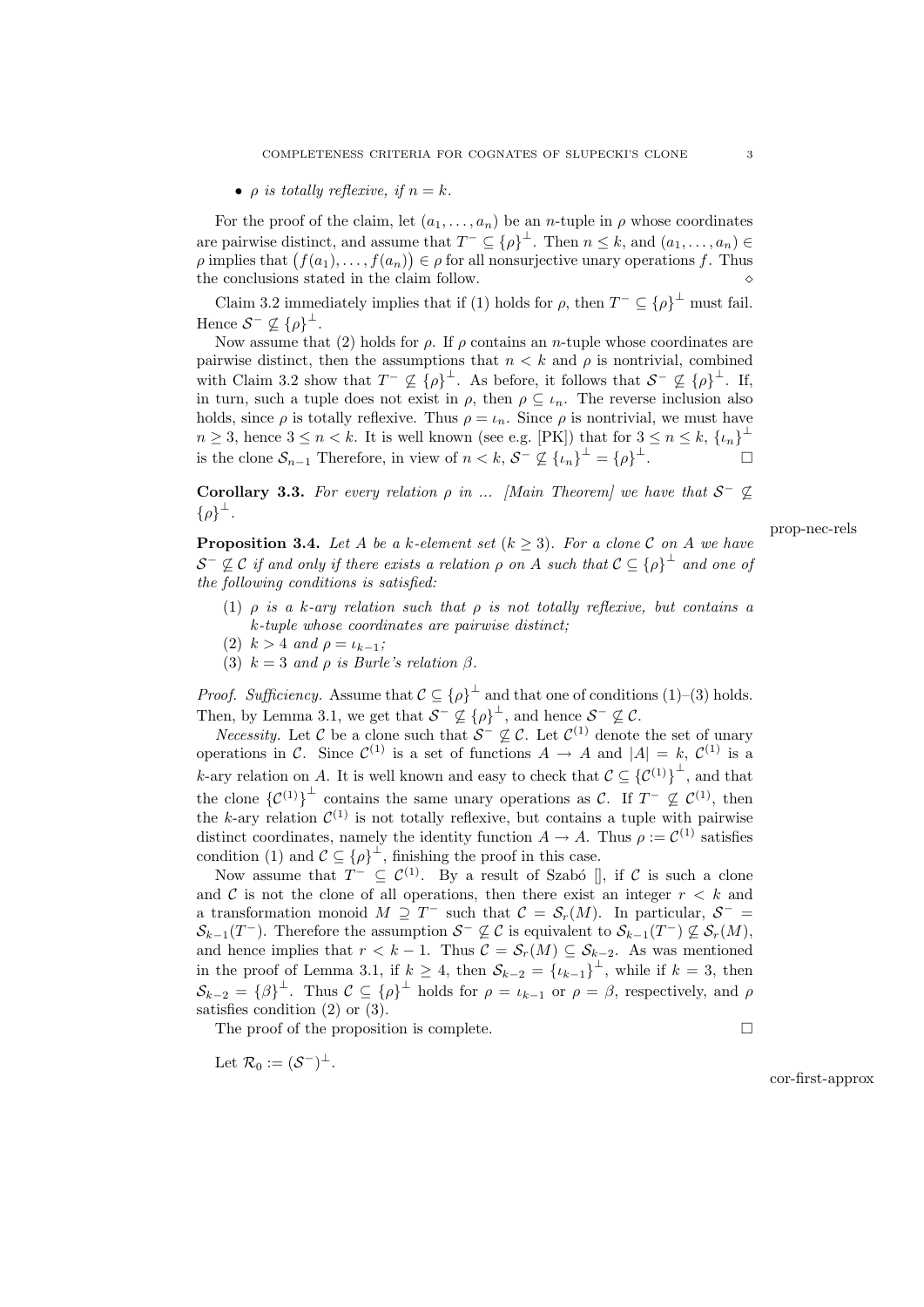**Corollary 3.5.** Let A be a k-element set  $(k \geq 3)$ , and let R be a relational clone on A such that  $\mathcal{R} \nsubseteq \mathcal{R}_0$ . Then  $\mathcal{R}$  contains a relation  $\rho$  satisfying one of conditions (1)–(3) in Proposition 3.4. Moreover,  $\rho \notin \mathcal{R}_0$  holds for all such relations  $\rho$ .

*Proof.* This is a restatement of ...  $\Box$ 

**Theorem 3.6.** Let A be a k-element set  $(k \geq 3)$ , and let R be a relational clone on A such that  $\mathcal{R} \nsubseteq \mathcal{R}_0$ . If  $\mathcal{R}$  does not contain any nontrivial totally reflexive, totally symmetric relations of arity  $\langle k, \text{ and for } |A| = 3, \mathcal{R}$  does not contain Burle's relation  $\beta$  either, then  $\mathcal R$  contains one of the following relations:

- (1) a prime permutation,
- (2) a bounded partial order,
- (3) a prime affine relation.

*Proof.* Throughout the proof m will denote the smallest positive integer such that  $\mathcal R$  contains a nontrivial *m*-ary relation. We start with some auxiliary claims.

Claim 3.7.  $2 \leq m \leq k$ . Moreover,

- (1) R contains no nontrivial totally reflexive relation of arity n with  $2 < n < k$ , but
- (2) if  $2 < m \leq k$ , then R contains a nontrivial m-ary relation that is not totally reflexive.

We will start by proving statement (1), which is independent of m. Let  $\sigma$  be a totally reflexive relation of arity  $n (2 < n < k)$  in R. Then the relation  $\sigma'$ obtained by intersecting all relations arising from  $\sigma$  by permuting coordinates is both totally reflexive and totally symmetric. Furthermore,  $\sigma' \in \mathcal{R}$ . Since  $n < k$ , our assumptions on  $R$  force  $\sigma'$  to be a trivial relation. Since  $\sigma'$  is totally reflexive of arity  $n > 2$ , it follows that  $\sigma' = A^n$ . Hence  $\sigma = A^n$  and  $\sigma$  is a trivial relation, proving (1).

Towards the proof of  $2 \leq m \leq k$  notice first that unary relations are totally reflexive and totally symmetric, therefore our assumptions on  $\mathcal R$  imply that  $m \geq 2$ . By Corollary 3.5,  $\mathcal R$  contains a relation  $\rho$  satisfying one of conditions (1)–(3) in Proposition 3.4. However, our current assumptions on  $\mathcal R$  (i.e., the assumptions of Theorem 3.6) exclude cases (2) and (3), therefore R contains a relation  $\rho$  satisfying condition (1) in Proposition 3.4. Since  $\rho$  is a relation of arity k in  $\mathcal{R} \setminus \mathcal{R}_0$ , it is nontrivial, and therefore implies that  $m \leq k$ .

By condition (1) in Proposition 3.4, this relation  $\rho$  is not totally reflexive, therefore if  $m = k$ , then this proves the existence in R of a nontrivial m-ary relation that is not totally reflexive, and proves statement (2). If  $2 < m < k$ , then let  $\delta$  be any nontrivial m-ary relation in  $\mathcal R$ . It follows from statement (1) that  $\delta$  is not totally reflexive. This proves statement (2) for the case when  $m < k$ , and completes the proof of Claim 3.7.

**Claim 3.8.** For every nontrivial m-ary relation  $\delta \in \mathcal{R}$  and  $(m-1)$ -element subset *I* of  $\{1, \ldots, m\}$  we have that  $pr_I(\delta) = A^{m-1}$ .

To prove the claim let  $\delta$  be a nontrivial relation in  $\mathcal{R}$ , and let I be an  $(m-1)$ element subset of  $\{1, \ldots, m\}$ . By the minimality of m,  $pr_I(\delta)$  is a trivial relation. Clearly,  $pr_I(\delta) \neq \emptyset$ , as  $\delta \neq \emptyset$ . Since  $\emptyset$  and A are the only trivial unary relations, if  $m = 2$ , then we must have  $pr_I(\delta) = A = A^{m-1}$ . From now on let  $m \geq 3$ , and assume that out claim fails and  $pr_I(\delta) \neq A^{m-1}$ . Then there exist  $i < j$  in I such

clm-m-less-k

thm-non-trts

clm-proj's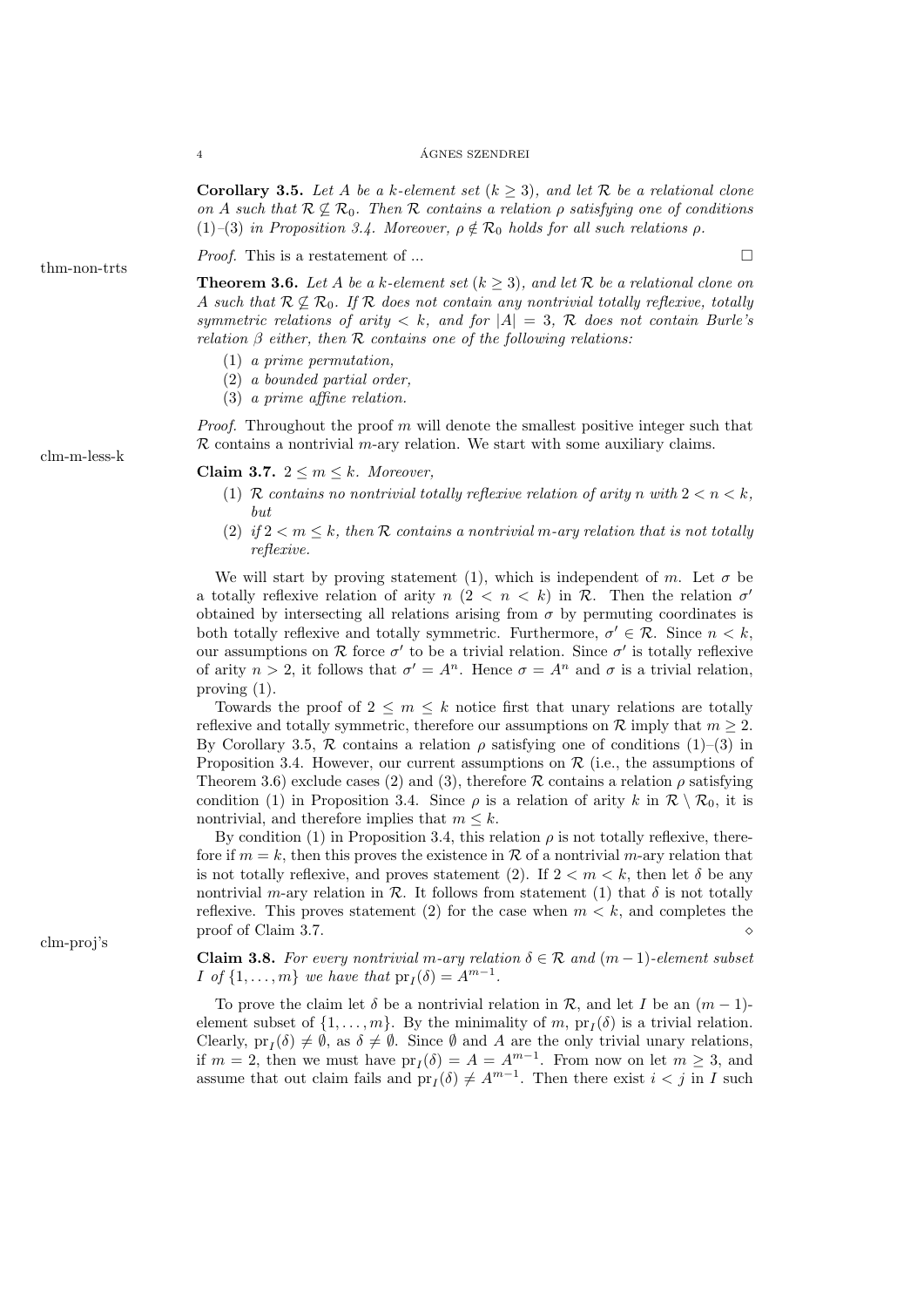that  $\mathrm{pr}_{i,j}(\mathrm{pr}_I(\delta)) = \Delta$ . The left hand side is equal to  $\mathrm{pr}_{i,j}(\delta)$ , therefore we get that  $pr_{i,j}(\delta) = \Delta$ . Again by the minimality of m,  $pr_{m\setminus\{i\}}(\delta)$  is a trivial relation, and therefore by  $pr_{i,j}(\delta) = \Delta$  so is  $\delta$ . This contradiction proves that  $pr_I(\delta) = A^{m-1}$ .

**Claim 3.9.** Let  $\delta$  be a nontrivial m-ary relation in  $\mathcal{R}$ , and let  $1 \leq i < j \leq m$  be arbitrary integers.

- (1) Either  $\delta \cap \Delta_{[ij]} = \emptyset$ , or  $\delta \cap \Delta_{[ij]} = \Delta_{\varepsilon}$  for some equivalence relation  $\varepsilon$  of m such that  $\varepsilon \supset [ii]$ .
- (2)  $\delta \cap \iota_m$  is a union of trivial relations (the union may be empty).
- (3) If  $m \geq 3$ , then for each  $r \in m \setminus \{i, j\}$  there exists a two-element set  $\{r, r'\} \subseteq$  $\mathsf{m}\setminus\{i\}$  such that  $\delta\cap\Delta_{[ij]}\supseteq\Delta_{[ij]\vee\lceil rr'\rceil}$ .
- (4) If  $m \geq 3$  and  $\Delta_{[ij]} \nsubseteq \delta$ , then  $\delta \cap \Delta_{[ij]} = \Delta_{[ij] \vee [uv]}$  for a two-element subset  $\{u, v\}$  of  $m \setminus \{i\}$  such that  $m \setminus \{i, j\} \subseteq \{u, v\}.$

Let  $\delta$  be a nontrivial relation of arity m in R, and let  $1 \leq i \leq j \leq m$ . Then  $\text{pr}_{m\setminus\{i\}}(\delta\cap\Delta_{[ij]})$  is an  $(m-1)$ -ary relation in R, so by the minimality of m it is a trivial relation. This proves (1).

(2) follows immediately from (1), using the fact that  $\iota_m = \bigcup_{1 \leq i < j \leq m} \Delta_{[ij]}$ .

To prove (3) let us assume that  $m \geq 3$ , and consider the intersection  $\delta \cap \Delta_{[ij]}$ . For arbitrary  $r \in \mathsf{m} \setminus \{i, j\}$  we have  $\mathrm{pr}_{\mathsf{m} \setminus \{r\}} = A^{m-1}$  by Claim 3.8, therefore for each  $(m-1)$ -tuple  $(a_1, \ldots, a_{r-1}, a_{r+1}, \ldots, a_n) \in A^{m-1}$  with  $a_i = a_j$  there exists  $b \in A$ such that  $(a_1, \ldots, a_{r-1}, b, a_{r+1}, \ldots, a_n) \in \delta$ . Hence  $|\delta \cap \Delta_{[ij]}| \geq |A|^{m-2}$ . Combining this with statement (1) we get that either  $\delta \cap \Delta_{[ij]} = \Delta_{[ij]}$ , or there exists  $r' \neq r$ such that  $\delta \cap \Delta_{[ij]} \supseteq \Delta_{[ij] \vee [rr']}$ . Clearly, the latter inclusion will be true for some r' even if  $\delta \cap \Delta_{[ij]} = \Delta_{[ij]}$ . Furthermore, since  $[ij] \vee [ri] = [ij] \vee [rj]$ , we can choose r' so that  $r' \neq i$ . This proves statement (3).

For (4), let us assume that  $\Delta_{[ij]} \nsubseteq \delta$ . Thus, by part (1),  $\delta \cap \Delta_{[ij]} = \Delta_{\varepsilon}$  for an equivalence relation  $\varepsilon$  on m such that  $\varepsilon \supsetneq [ij]$ . However, by part  $(3)$ ,  $|\delta \cap \Delta_{[ij]}| \geq$  $|A|^{m-2}$ , therefore  $\varepsilon = [ij] \vee [uv]$  for some two-element subset  $\{u, v\}$  of  $m \setminus \{i\}$ , and hence  $\delta \cap \Delta_{[ij]} = \Delta_{[ij] \vee [uv]}$ . According to (3), for each  $r \in \mathsf{m} \setminus \{i, j\}$  there exists a two-element set  $\{r, r^i\} \subseteq m \setminus \{i\}$  such that

$$
\Delta_{[ij]\vee[r\cdot r']} \subseteq \delta \cap \Delta_{[ij]} = \Delta_{[ij]\vee [uv]}.
$$

Hence  $\mathsf{m} \setminus \{i, j\} \subseteq \{u, v\}$ . This completes the proof of statement (4). Claim 3.10.  $2 \leq m \leq 4$ .

Recall that it was established in Claim 3.7 that  $m \geq 2$ , therefore we need only to prove that  $m \geq 5$ . Assume that  $m \geq 5$ . We know from Claim 3.7 (2) that R contains a nontrivial m-ary relation  $\delta$  such that  $\delta$  is not totally reflexive. Therefore there exist  $1 \leq i < j \leq m$  such that  $\Delta_{[ij]} \not\subseteq \delta$ . Hence the conclusions of Claim 3.9 (4) have to hold. However, if  $m \geq 5$ , then there is no two-element set  $\{u, v\}$  such that  $\mathsf{m} \setminus \{i, j\} \subseteq \{u, v\}.$  This shows that  $m \geq 5$  is impossible, and thereby completes the proof of Claim 3.10.

Now we will look at the cases  $m = 2, 3, 4$  separately. clm-binary-prep

**Claim 3.11.** If  $m = 2$ , then for every nontrivial binary relation  $\delta \in \mathcal{R}$ ,

- (1) either  $\delta$  is areflexive or  $\delta$  is reflexive and antisymmetric,
- (2) either  $\delta^{-1} \circ \delta = A^2$  or  $\delta$  is (the graph of) a permutation,
- (3) if  $\delta^{-1} \circ \delta = A^2$ , then there exists an element  $c \in A$  such that  $(c, a) \in \delta$  for all  $a \in A$ .

clm-diag's

clm-m-less-4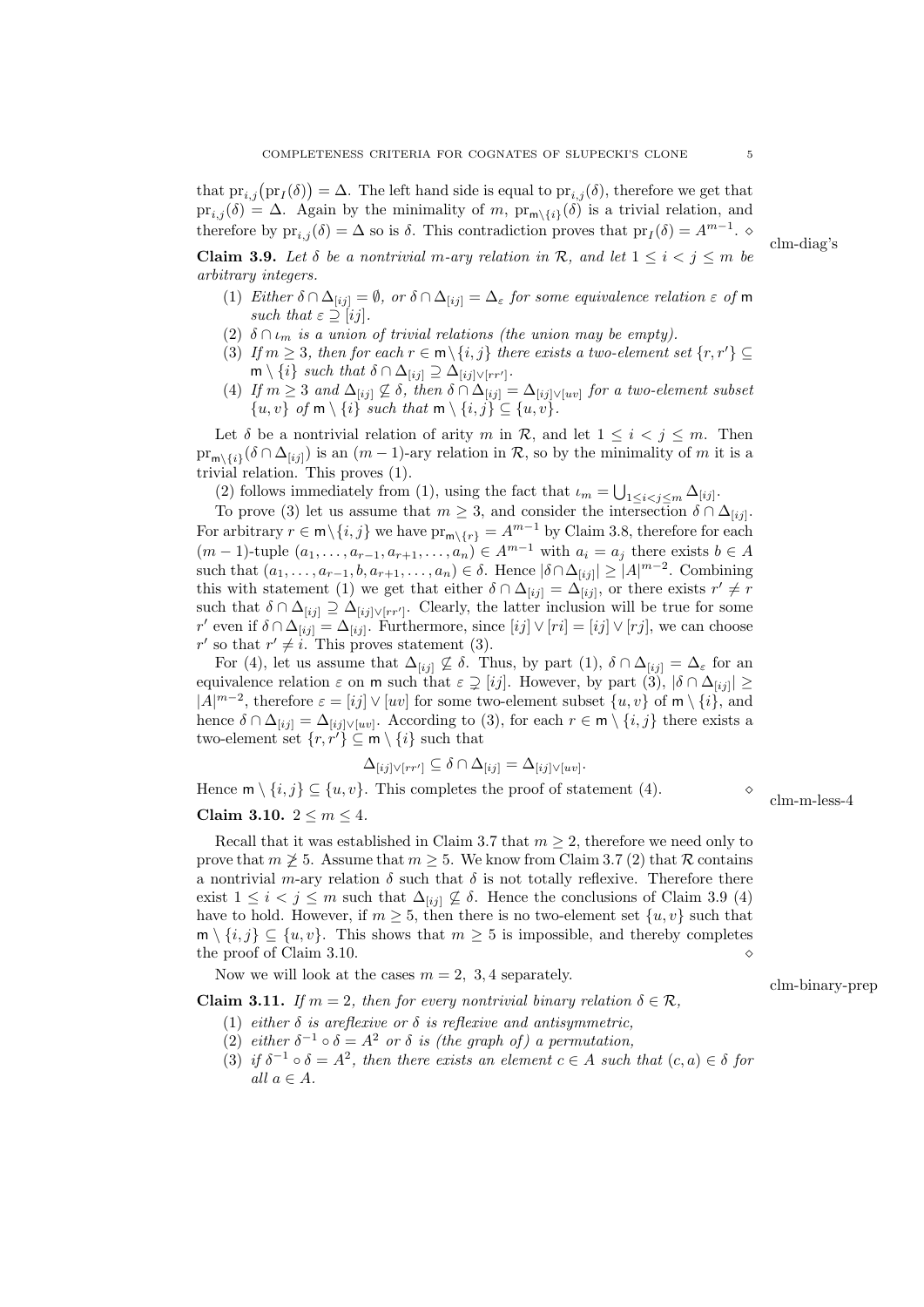It follows from Claim 3.9 (1) that  $pr_1(\delta \cap \Delta) = \emptyset$  or A, so  $\delta$  is either areflexive or reflexive. In the latter case  $\delta \cap \delta^{-1}$  is a reflexive, symmetric relation in  $\mathcal{R}$ , so it must be trivial. Since  $\delta \neq A^2$ , it must be the case that  $\delta \cap \delta^{-1} = \Delta$ , i.e.,  $\delta$  is antisymmetric. This proves (1).

To establish (2) notice first that, by Claim 3.8,  $pr_1(\delta) = pr_2(\delta) = A$ . Moreover,

 $\delta^{-1} \circ \delta = \{(a_1, a_2) \in A^2 : \text{there exists } b \in A \text{ such that } (b, a_1), (b, a_2) \in \delta\}$ 

is a symmetric binary relation in  $\mathcal{R}$ , and by  $pr_2(\delta) = A$  it is also reflexive. Thus, by our assumptions on  $\mathcal{R}, \delta^{-1} \circ \delta$  must be a trivial reflexive, symmetric relation. Hence either  $\delta^{-1} \circ \delta = A^2$  or  $\delta^{-1} \circ \delta = \Delta$ . In the first case there is nothing more to prove, so assume that  $\delta^{-1} \circ \delta = \Delta$ . This equality, together with  $pr_1(\delta) = A$ , implies that for each  $b \in A$  there is exactly one  $a \in A$  such that  $(b, a) \in \delta$ . Thus  $\delta$  is the graph of a function  $A \to A$ . The equality  $pr_2(\delta) = A$  shows that this function is onto, so by the finiteness of A, it is a permutation of A.

Finally, we prove (3). For each  $t$  ( $2 \le t \le k-1$ ) we define a relation  $\alpha_t$  as follows:

 $\alpha_t := \{(a_1, \ldots, a_t) \in A^t : \text{there exists } b \in A \text{ such that }\}$ 

$$
(b, a_i) \in \delta
$$
 for all  $i (1 \leq i \leq t)$ .

It is clear from the definition that  $\alpha_t \in \mathcal{R}$  for all t. Moreover,  $\alpha_2 = \delta^{-1} \circ \delta$ . Hence the assumption  $\delta^{-1} \circ \delta = A^2$  yields that  $\alpha_2 = A^2$ .

Next we want to show that  $\alpha_{k-1} = A^{k-1}$ . Suppose not, and let t be the smallest integer such that  $\alpha_t \neq A^t$ . Then  $2 < t \leq k-1$ , and by the minimality of t we have that  $\alpha_{t-1} = A^{t-1}$ . This implies that  $\alpha_t$  contains all t-tuples with fewer than t distinct coordinates, so  $\alpha_t$  is totally reflexive. It is clear from its definition that  $\alpha_t$  is also totally symmetric. Since our assumption on R is that R contains no nontrivial totally reflexive, totally symmetric relations of arity  $\langle k, w \rangle$  get that  $\alpha_t$ is trivial. The arity of  $\alpha_t$  is  $t > 2$ , therefore  $\alpha_t = A^t$ , which contradicts the choice of t. This proves that  $\alpha_{k-1} = A^{k-1}$ .

Let  $\mathfrak D$  denote the set of  $(k-1)$ -element subsets of A, and for each  $D \in \mathfrak D$  let  $A \setminus D = \{d_D\}.$  The equality  $\alpha_{k-1} = A^{k-1}$  means that for each  $D \in \mathfrak{D}$  there exists  $c_D \in A$  such that  $(c_D, a) \in \delta$  for all  $a \in D$ . If  $(c_D, d_D) \in \delta$  also holds for some  $D \in \mathcal{D}$ , in particular, if  $c_{D'} = c_D$  for some  $D' \neq D$  in  $\mathcal{D}$ , then  $(c_D, a) \in \delta$  for all  $a \in A$ , and we are done. Otherwise, we have that  $(c_D, d_D) \notin \delta$  for all  $D \in \mathfrak{D}$ , and the elements  $c_D$  are distinct for all  $D \in \mathfrak{D}$ . Since the elements  $d_D$   $(D \in \mathfrak{D})$  are also distinct and A is finite, we get that  $\{c_D : D \in \mathfrak{D}\} = A = \{d_D : D \in \mathfrak{D}\}\$ and the assignment  $A \to A$ ,  $c_D \mapsto d_D$  ( $D \in \mathfrak{D}$ ) defines a permutation  $\pi$  of A. Moreover, we have that for each  $a \in A$  and  $D \in \mathfrak{D}$ ,  $(c_D, a) \in \delta$  if and only if  $a \neq d_D$ . Therefore  $\delta = A^2 \setminus \pi$ .

To complete the proof we have to show that this case cannot occur. Suppose first that  $\delta = A^2 \setminus \pi$  is areflexive. Then  $\pi = \Delta$ , so  $\delta$  is the relation  $\neq$ . It is well known (see e.g. [PK]) that  $\{\neq\}^{\perp}$  is the essentially unary clone where the unary operations are all permutations. Hence  $\{\neq\}^{\perp} \subseteq \mathcal{S}_1 \subseteq \mathcal{S}_{k-2}$ . Therefore  $\iota_{k-1} \in \{\neq\} \subseteq \mathcal{R}$  if  $k \geq 4$ , and  $\beta \in \langle \neq \rangle \subseteq \mathcal{R}$  if  $k = 3$ . Each of these conclusions contradicts our assumptions on  $\mathcal{R}$ , and hence proves that  $\delta$  is not areflexive.

By part (1), it must be the case that  $\delta = A^2 \setminus \pi$  is reflexive and antisymmetric. Thus  $\delta \cap \delta^{-1} = \Delta$ . But  $\delta \cap \delta^{-1} = A^2 \setminus (\pi \cup \pi^{-1})$ , therefore  $|\delta \cap \delta^{-1}| \geq k^2 - 2k >$  $k = |\Delta|$ , unless  $k = 3$ . Hence  $k = 3$ , and since  $\delta = A^2 \setminus \pi$  is reflexive,  $\pi$  has no fixed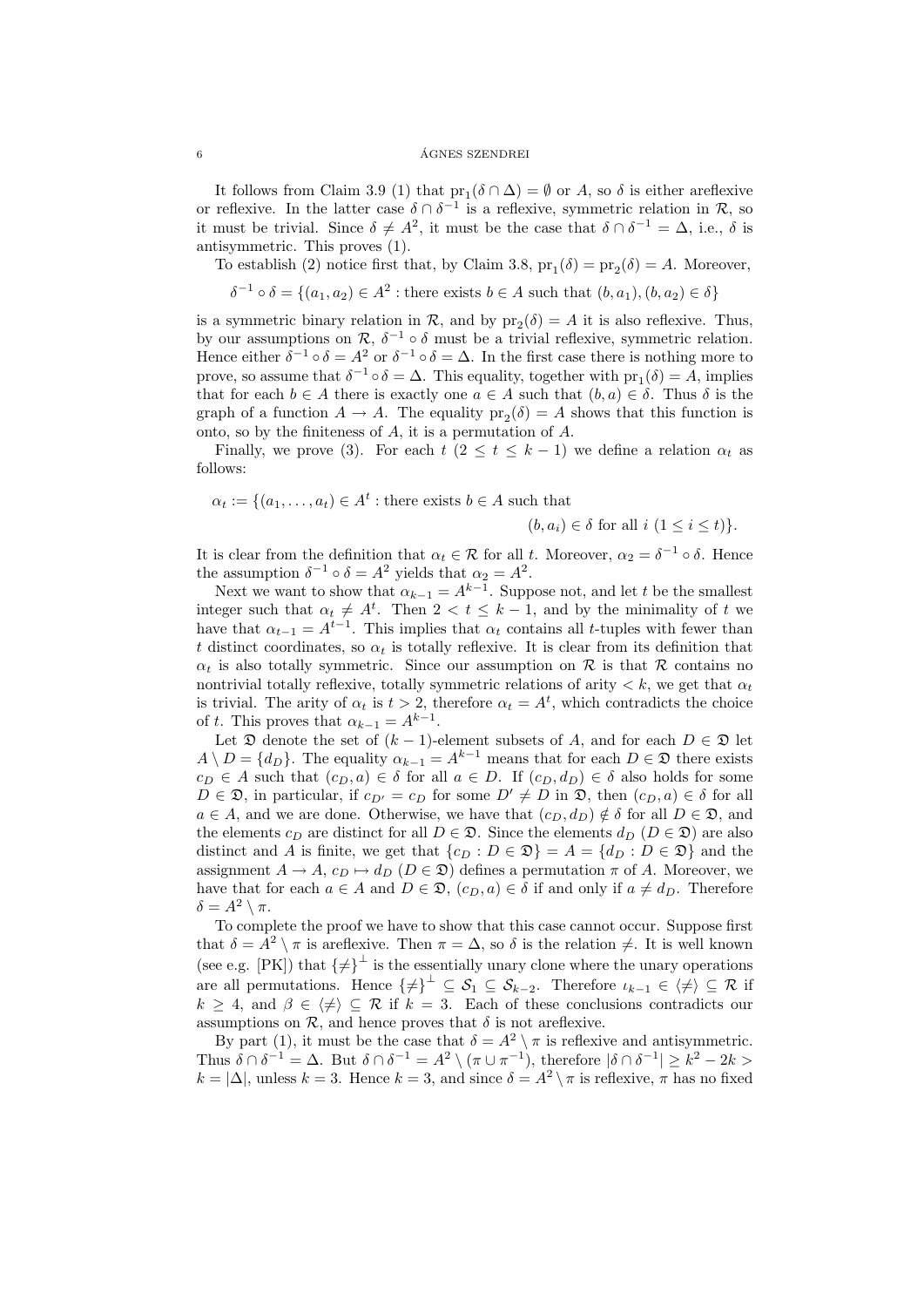points. We may assume without loss of generality that  $A = \{0, 1, 2\}$  and  $\pi$  is the 3-cycle (0 1 2). Thus

$$
\delta = \{ (0,0), (1,1), (2,2), (0,2), (1,0), (2,1) \}.
$$

It is straightforward to check that the constants and the powers of  $\pi$  are in the clone  $\{\delta\}^{\perp}$ . We want to show that these are the only unary operations in  $\{\delta\}^{\perp}$ . Let  $f \in {\delta}^{\perp}$ . Replacing  $f(x)$  by  $\pi^{3-f(0)}(f(x))$  we may assume that  $f(0) = 0$ . Since f preserves  $\delta$ ,  $(1,0) \in \delta$  forces that  $(f(1), 0) = (f(1), f(0)) \in \delta$ , therefore  $f(1) \in \{0, 1\}$ . We get similarly that  $f(2) \in \{0, 2\}$ . Two of these possible operations f are the constant 0 and  $\pi^0$ . The other two do not preserve  $\delta$ ; indeed, if  $f(1)$  = 0,  $f(2) = 2$ , then  $(2, 1) \in \delta$  but  $(f(2), f(1)) = (2, 0) \notin \delta$ , while if  $f(1) = 1$ ,  $f(2) = 0$ , then  $(2,1) \in \delta$  but  $(f(2), f(1)) = (0,1) \notin \delta$ . Thus  $\mathcal{C} := {\delta}^{\perp}$  is a clone on a 3-element set A whose unary part  $\mathcal{C}^{(1)}$  contains all constants and the nonconstant operations in  $\mathcal{C}^{(1)}$  are all permutations. By Pálfy's theorem  $[]$  such a clone is either essentially unary or is the clone of polynomial operations of a vector space. For our clone  $C$  the latter condition fails, because a 3-element vector space has 6 permutations among its polynomial operations. Therefore  $\mathcal{C} = \{ \delta \}^{\perp}$  is an essentially unary clone. Hence  $\{\delta\}^{\perp} \subseteq \mathcal{S}_1 \subseteq \mathcal{S}_{k-2}$ , and we get a contradiction the same way as in the preceding paragraph.

This completes the proof of Claim 3.11.

Claim 3.12. If  $m = 2$ , then R contains either

- (1) a prime permutation, or
- (2) a bounded partial order.

To prove the claim assume first that R contains a nontrivial binary relation  $\pi$ which is a permutation. Since  $\pi$  is nontrivial, it is not the identity permutation. Hence some power  $\delta$  of  $\pi$  is of prime order (and therefore still not the identity permutation). Thus  $\delta$  is not reflexive, which implies by Claim 3.11 (1) that  $\delta$  is areflexive. Consequently,  $\delta$  has no fixed points, and so  $\delta$  is a prime permutation in R.

Now assume that R contains a nontrivial binary relation  $\delta$  which is not a permutation. Thus Claim 3.11 (2) implies that  $\delta^{-1} \circ \delta = A^2$ , and hence by Claim 3.11 (3)

eq-least-el

clm-binary

(3.1) there exists an element  $c \in A$  such that  $(c, a) \in \delta$  for all  $a \in A$ .

Since  $\delta^{-1}$  is not a permutation either, we can apply the same argument to  $\delta^{-1}$  in place of δ to conclude that eq-greatest-el

(3.2) there exists an element  $u \in A$  such that  $(a, u) \in \delta$  for all  $a \in A$ .

In particular,  $(u, u) \in \delta$ , hence  $\delta$  is not areflexive. It follows from Claim 3.11 (1) that eq-refl-antis

(3.3)  $\delta$  is reflexive and antisymmetric.

We may assume without loss of generality that  $\delta$  is maximal, with respect to inclusion, among the nontrivial binary relations in  $R$  that satisfy conditions (3.1)–(3.3).

Now consider  $\delta \circ \delta \in \mathcal{R}$ . First we will show  $\delta \circ \delta \neq A^2$  by arguing that  $(u, a) \in \delta \circ \delta$ holds only if  $a = u$ . Indeed, if  $(u, a) \in \delta \circ \delta$ , then  $(u, a') \in \delta$  and  $(a', a) \in \delta$  for some  $a' \in A$ . By (3.3) and (3.2),  $\delta$  is antisymmetric and  $(a', u) \in \delta$ , therefore  $a' = u$ , and hence  $(u, a) = (a', a) \in \delta$ . Repeating the same argument yields that  $a = u$ ,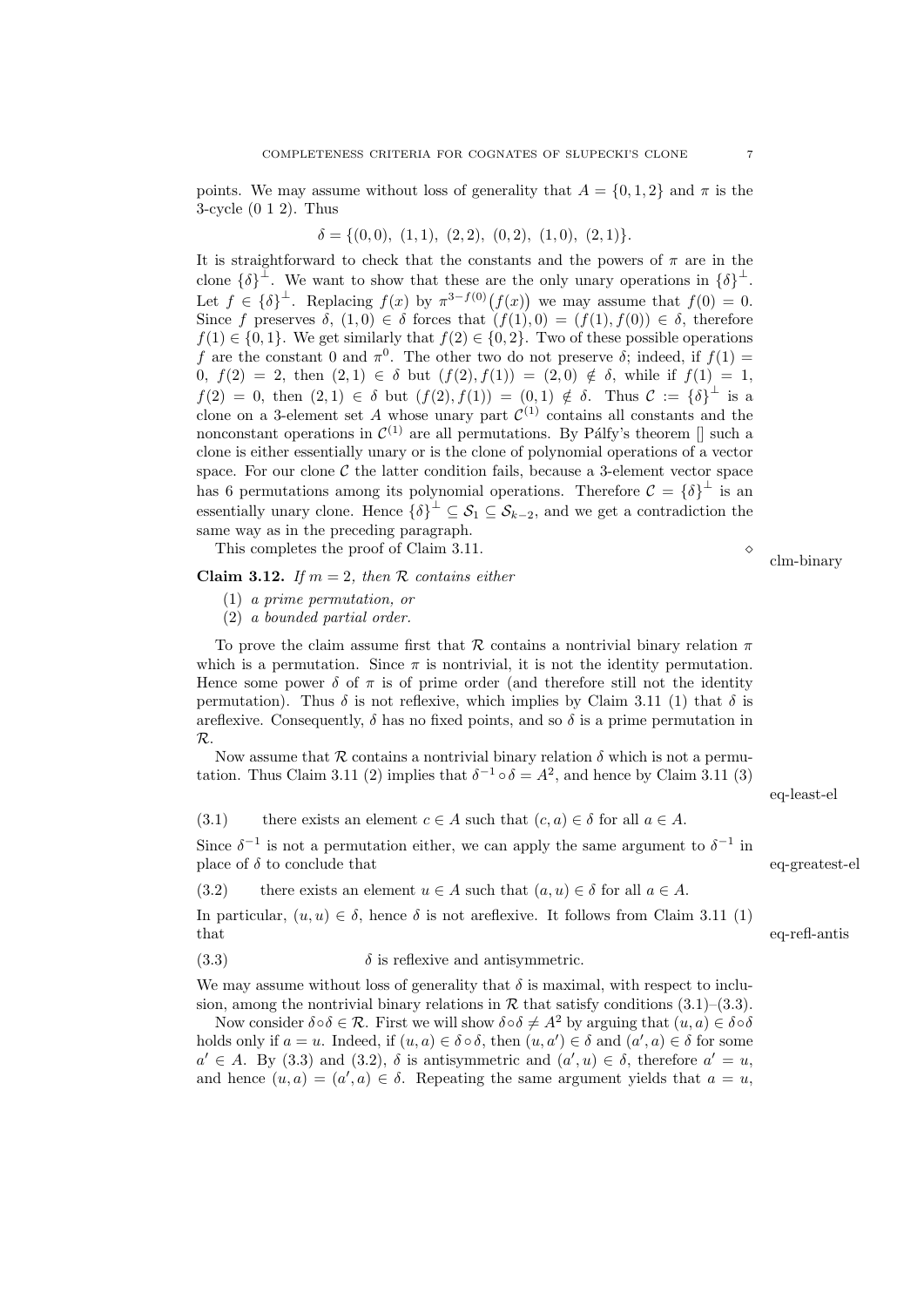as claimed. Thus  $\delta \circ \delta \neq A^2$ . Now observe that since  $\delta$  is reflexive, we have that  $\delta \subseteq \delta \circ \delta$ . This implies that  $(3.1)$ – $(3.2)$  hold for  $\delta \circ \delta$  in place of  $\delta$ . The inclusion  $\delta \subseteq \delta \circ \delta$ , combined with  $\delta \circ \delta \neq A^2$ , also shows that  $\delta \circ \delta$  is nontrivial and reflexive. Thus, by Claim 3.11 (1),  $\delta \circ \delta$  is reflexive and antisymmetric. By the maximality of  $\delta$  we get that  $\delta \circ \delta = \delta$ , that is,  $\delta$  is transitive. This, together with properties  $(3.1)$ – $(3.3)$  implies that  $\delta$  is a bounded partial order, completing the proof of the claim.  $\circ$ 

**Claim 3.13.** If  $m = 3$ , then R contains a ternary relation  $\delta$  satisfying one of the following conditions:

(I)  $\delta \cap \iota_3 = \Delta_{123}$ ,

(II)  $\delta \cap \iota_3 = \Delta_{12|3}$ , (III)  $\delta \cap \iota_3 = \Delta_{12|3} \cup \Delta_{13|2}$ .

Moreover, we have  $\delta \notin \mathcal{R}_0$  for each such nontrivial  $\delta$ .

Let  $m = 3$ . By Claim 3.7 (2), R contains a nontrivial ternary relation  $\delta$  such that  $\delta$  is not totally reflexive. Thus  $\Delta_{[ij]} \nsubseteq \delta$  for some  $1 \leq i \leq j \leq 3 = m$ . Let  $\{i, j, s\} = \{1, 2, 3\}$ . Hence, by Claim 3.9 (4), there exists a two-element set  $\{u, v\} \subseteq \{j, s\}$  such that  $\delta \cap \Delta_{[ij]} = \Delta_{[ij] \vee [uv]}$ . Thus  $\{u, v\} = \{j, s\}$  and  $\Delta_{[ij] \vee [uv]} =$  $\Delta_{123}$ , so  $\delta \cap \Delta_{[ij]} = \Delta_{123}$ . Furthermore, by Claim 3.9 (2),  $\delta \cap \iota_3$  is a union of trivial relations. Therefore it follows that, up to a permutaion of coordinates, one of conditions (I)–(III) holds for  $\delta$ .

For the last statement of the claim assume that  $\delta$  is a nontrivial ternary relation satisfying one of conditions (I)–(III). Thus,  $\delta$  is not totally reflexive. Moreover, since  $\delta$  is nontrivial, either  $\delta$  contains a triple with distinct coordinates, or  $\delta =$  $\Delta_{12|3}\cup\Delta_{13|2}$ . Accordingly,  $\delta \notin \mathcal{R}_0$  follows from Lemma 3.1 (1) and (4), respectively.  $\Diamond$ 

We will look at the cases  $(I)$ – $(III)$  separately.

**Claim 3.14.** There is no nontrivial ternary relation of type  $(II)$  in  $\mathcal{R}$ .

To prove the claim assume that  $\delta \in \mathcal{R}$  is a nontrivial ternary relation which satisfies condition (II). For  $2 \le t < k$  we define a t-ary relation as follows:

 $\gamma_t := \{(a_1, \ldots, a_t) \in A^t : \text{there exist } b, c \in A \text{ such that }\}$ 

 $(a_i, b, c) \in \delta$  for all  $1 \leq i \leq t$ .

It is clear from the definition that  $\gamma_t \in \mathcal{R}$  for all t. Our goal is to prove that  $\gamma_{k-1} = A^{k-1}.$ 

First we will argue that  $\gamma_2 = A^2$ . Let  $(a_1, a_2) \in A^2$  be arbitrary. By Claim 3.8 we have that  $(a_1, a_2) \in \text{pr}_{1,2}(\delta)$ , therefore there exists  $c \in A$  such that  $(a_1, a_2, c) \in \delta$ . The assumption  $\Delta_{12|3} \subseteq \delta$  of (II) implies that  $(a_2, a_2, c) \in \delta$ , which together with  $(a_1, a_2, c) \in \delta$  implies  $(a_1, a_2) \in \gamma_2$ , establishing the equality  $\gamma_2 = A^2$ . Assume now that  $\gamma_{k-1} \neq A^{k-1}$ , and let t be the smallest integer such that  $\gamma_t \neq A^t$ . Then  $2 < t \leq k-1$ , and by the minimality of t we have that  $\gamma_{t-1} = A^{t-1}$ . This implies that  $\gamma_t$  contains all t-tuples with fewer than t distinct coordinates, so  $\gamma_t$  is totally reflexive. It is clear from its definition that  $\gamma_t$  is also totally symmetric. Since our assumption on  $R$  is that  $R$  contains no nontrivial totally reflexive, totally symmetric relations of arity  $\langle k, w \rangle$  get that  $\gamma_t$  is trivial. The arity of  $\gamma_t$  is  $t > 2$ , therefore  $\gamma_t = A^t$ , which contradicts the choice of t. This proves that  $\gamma_{k-1} = A^{k-1}$ .

clm-ternary-prep

clm-ternary-II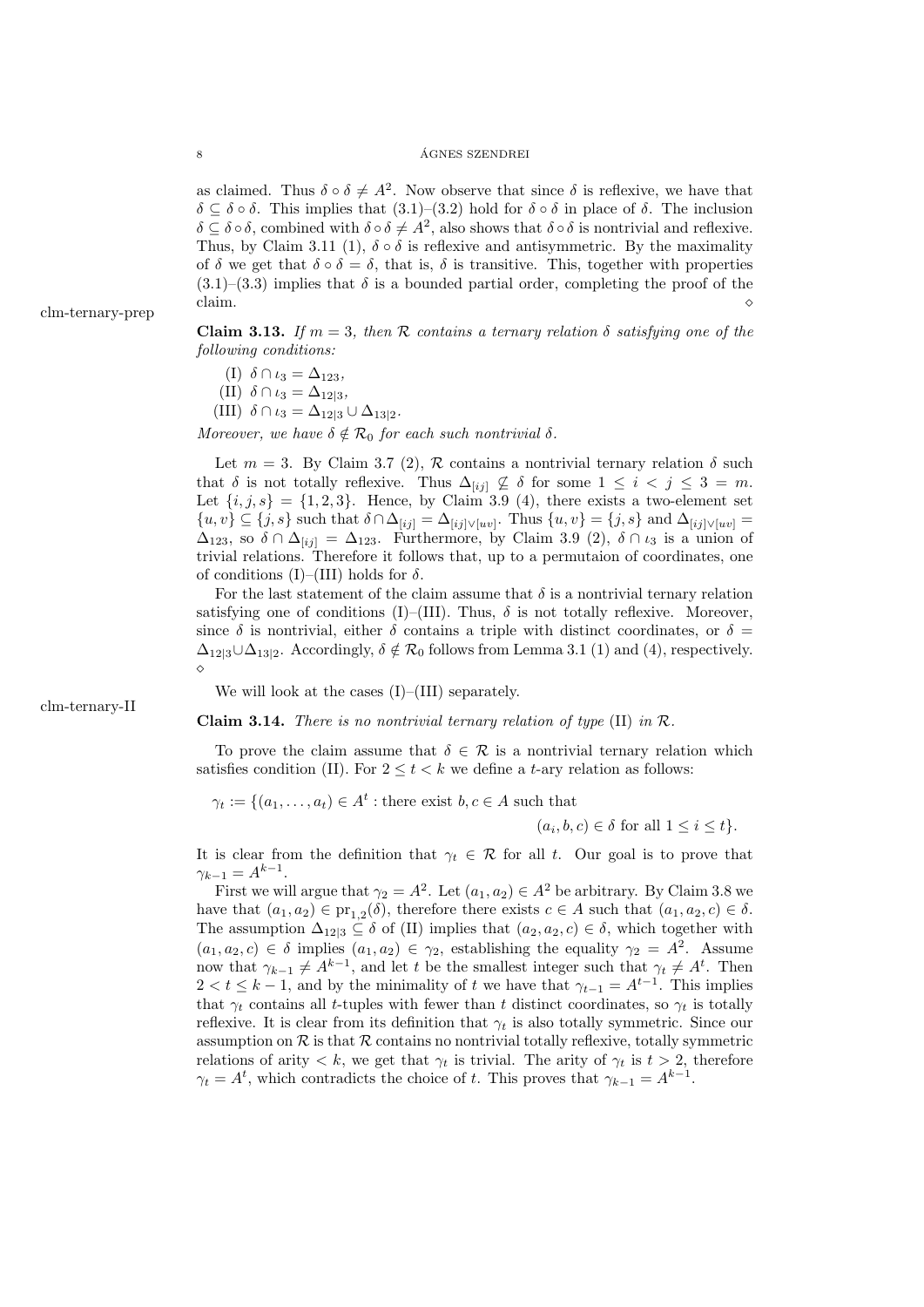As before, let  $\mathfrak D$  denote the set of all  $(k-1)$ -element subsets of A, and for  $D \in \mathfrak D$ let  $D = A \setminus \{d_D\}$ . The equality  $\gamma_{k-1} = A^{k-1}$  implies that for each  $D \in \mathfrak{D}$  there exist  $b_D, c_D \in A$  such that  $(a, b_D, c_D) \in \delta$  for all  $a \in D = A \setminus \{d_D\}$ . It must be the case that  $c_D = d_D$ , because otherwise we would have  $c_D \neq d_D$ ,  $c_D \in D$ , and hence  $(c_D, b_D, c_D) \in \delta$ . By the assumption  $\delta \cap \Delta_{13|2} = \Delta_{123}$  this would imply that  $b_D = c_D$ , and hence  $(a, c_D, c_D) \in \delta$  for all  $a \in D$ . Since  $|D| = k - 1 > 1$ , this concusion contradicts the assumption  $\delta \cap \Delta_{23|1} = \Delta_{123}$  in (II), and hence proves that  $c_D = d_D$ . Thus  $(a, b_D, d_D) \in \delta$  for all  $a \in D = A \setminus \{d_D\}$ . Since  $\{d_D : D \in \mathfrak{D}\} = A$ , this yields a function  $\varphi: A \to A$ ,  $d_D \mapsto b_D$   $(D \in \mathfrak{D})$  such that eq-xxx

(3.4) 
$$
(x, \varphi(d), d) \in \delta
$$
 for all  $x \in A \setminus \{d\}.$ 

To finish the proof of (2) we will look at the unary operations in the clone  $\{\delta\}^{\perp}$ . Let f be a unary operation on A that is not a permutation and preserves  $\delta$ . Since f is not a permutation, there exist distinct elements  $a, d \in A$  such that  $f(a) = f(d)$ . Applying (3.4) and the assumption that f preserves  $\delta$  we get that eq-yyy

(3.5) 
$$
(f(x), f(\varphi(d)), f(d)) \in \delta \text{ for all } x \in A \setminus \{d\};
$$

in particular, for  $x = a$ , we have that  $(f(a), f(\varphi(d)), f(d)) \in \delta$ . Since  $f(a) = f(d)$ and  $\delta \cap \Delta_{13|2} = \Delta_{123}$  by (II), we conclude that  $f(\varphi(d)) = f(d)$ . But then (3.5), combined with the condition  $\delta \cap \Delta_{23|1} = \Delta_{123}$  from (II), yields that  $f(x) = f(d)$ for all  $x \in A \setminus \{d\}$ . Thus f is constant. This shows that every unary operation that is not a permutation but preserves  $\delta$  is constant. Clearly, all constant operations preserve  $\delta$ , since  $\delta$  is reflexive. Therefore the clone  $\mathcal{C} := {\delta}^{\perp}$  has the property that its unary part  $\mathcal{C}^{(1)}$  contans all constant operations, and every nonconstant operation in  $\mathcal{C}^{(1)}$  is a permutation. By Pálfy's theorem  $\parallel$  either  $\mathcal C$  is essentially unary or  $\mathcal C$ is the clone of polynomial operations of a vector space on A. If  $\mathcal{C} = {\delta}^{\perp}$  is an essentially unary clone, then  $C \subseteq S_1 \subseteq S_{k-2}$ , and we get a contradiction the same way as in the proof of Claim 3.11. Therefore  $\mathcal C$  is the clone of polynomial operations of a vector space on  $A$ , and hence  $C$  contains a Mal'tsev operation  $g$ . Thus g preserves  $\delta$ . Since  $\delta$  is nontrivial and satisfies condition (II), there is a triple  $(a, b, c) \in \delta$  such that  $a, b, c$  are distinct. The assumption  $\Delta_{12|3} \subseteq \delta$  implies that  $(b, b, c) \in \delta$  and  $(b, b, b) \in \delta$ . Thus  $(a, b, b) = (g(a, b, b), g(b, b, b), g(c, c, b)) \in \delta$  where  $a \neq b$ , which contradicts (II).

This contradiction completes the proof of Claim 3.14.

**Claim 3.15.** If  $m = 3$  and  $\delta \in \mathcal{R}$  is a nontrivial ternary relation for which condition (I) holds, then  $\delta$  is the graph of a quasigroup operation on A.

To prove the claim let  $\delta \in \mathcal{R}$  be a nontrivial ternary relation for which condition (I) holds. We define a ternary relation  $\eta$  on  $A$  as follows:

$$
\eta := \{ (b, c, c') \in A^3 : \text{there exists } a \in A \text{ such that } (a, b, c) \in \delta \text{ and } (a, b, c') \in \delta \}.
$$

Clearly,  $\eta \in \mathcal{R}$ . Since  $\text{pr}_{\{2,3\}}\delta = A^2$  holds by Claim 3.8, we get that  $(b, c, c) \in \eta$ for all  $b, c \in A$ , i.e.,  $\Delta_{23|1} \subseteq \eta$ . Now we will show that  $\eta \cap \iota_3 = \Delta_{23|1}$ . Since  $\eta$  is symmetric in its last two variables, it suffices to argue that  $\eta \cap \Delta_{12|3} = \Delta_{123}$ . The inclusion  $\supseteq$  being obvious, let us assume that  $(c, c, c') \in \eta$  for some  $c, c' \in A$ . Then there exists  $a \in A$  such that (i)  $(a, c, c) \in \delta$  and (ii)  $(a, c, c') \in \delta$ . But  $\delta \cap \iota_3 = \Delta_{123}$ , therefore we get  $a = c$  from (i), and then  $c = c'$  from (ii). The equality  $\eta \cap u_3 = \Delta_{23|1}$ just proved shows that were  $\eta$  nontrivial, a relation obtained from it by permuting

clm-ternary-I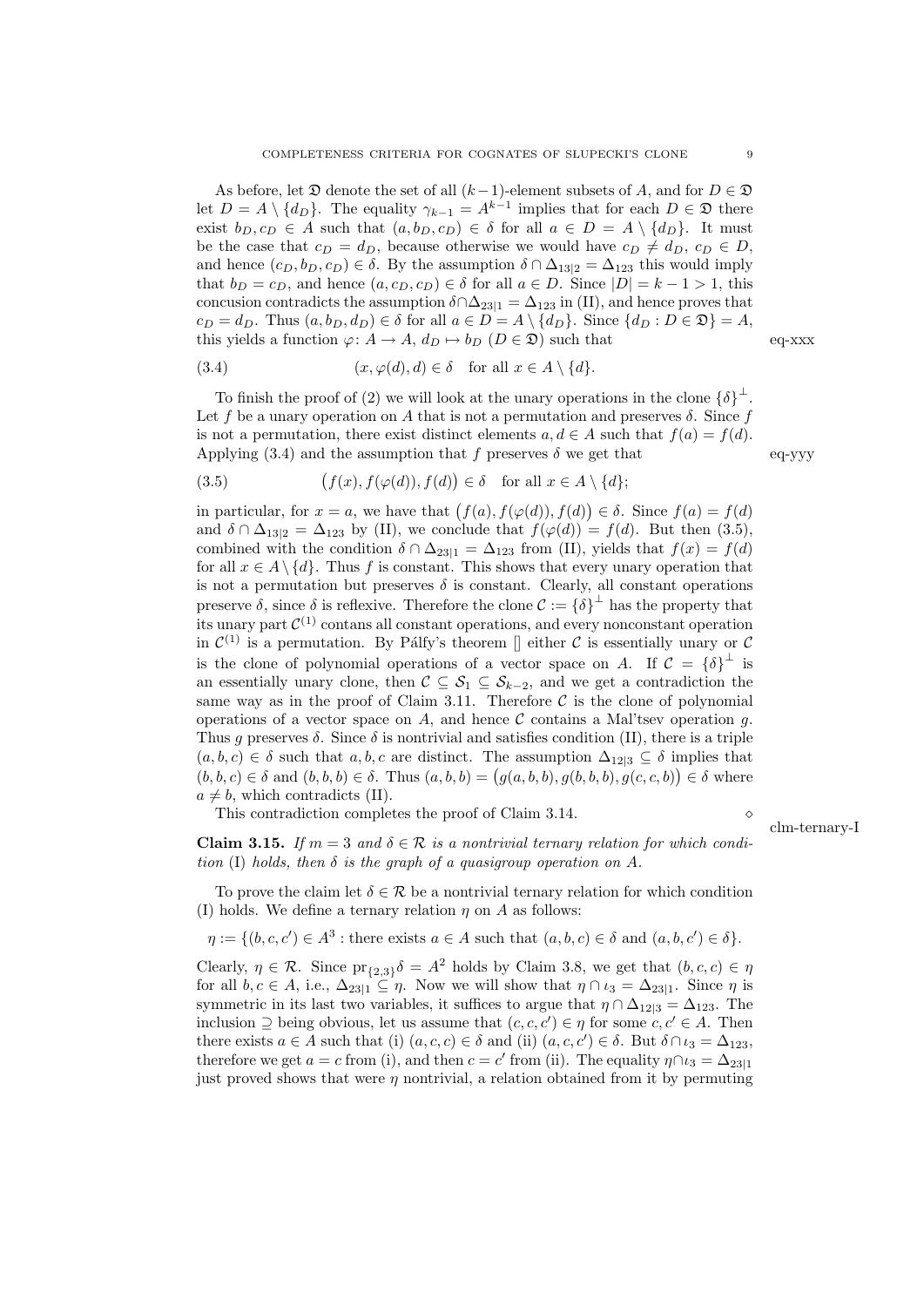coordinates would be a nontrivial relation of type  $(II)$  in  $\mathcal{R}$ , which is impossible by Claim 3.14. Thus  $\eta$  is a trivial relation, and hence  $\eta = \Delta_{23|1}$ .

This equality shows that  $\delta$  is the graph of a function  $pr_{\{1,2\}}\delta \to A$ . Since we have  $\mathrm{pr}_{\{1,2\}}\delta = A^2$  by Claim 3.8,  $\delta$  is in fact the graph of a binary operation  $*$  on A; that is,

 $\delta = \{(a, b, a * b) : a, b \in A\}.$ 

Every relation obtained from  $\delta$  by permuting coordinates is also a nontrivial relation of type  $(I)$  in  $\mathcal R$ , and is therefore the graph of a binary operation on A. In particular, there exist binary operations  $/$  and  $\setminus$  on  $A$  such that

$$
\delta = \{(a, a \backslash c, c) : a, c \in A\}, \text{and}
$$

$$
\delta = \{(c/b, b, c) : b, c \in A\}.
$$

It is clear from these descriptions of \*, /, and \ that  $a * (a \ c) = c$ ,  $(c / b) * b = c$ , and  $a \ (a * b) = b$ ,  $(a * b) / b = a$  hold for all  $a, b, c \in A$ . Hence  $*$  is a quasigroup operation with left and right divisions  $\setminus$  and  $\angle$ .

**Claim 3.16.** If  $m = 3$  and  $\delta \in \mathcal{R}$  is a nontrivial ternary relation for which condition (III) holds, then  $k > 3$  and R contains a quaternary relation  $\lambda$  such that

(3.6) 
$$
\begin{cases} \text{pr}_I \lambda = A^3 \text{ for all 3-element sets } I \subseteq \{1, 2, 3, 4\}, \\ \lambda \text{ is totally symmetric, and} \\ \lambda \cap \iota_4 = \beta. \end{cases}
$$

To prove the claim let  $\delta \in \mathcal{R}$  be a nontrivial ternary relation for which condition (III) holds, and let  $\delta'$  be obtained from  $\delta$  by switching the first two coordinates, i.e.,  $\delta' := \{(a, b, c) \in A^3 : (b, a, c) \in \delta\}$ . Then  $\delta' \cap \iota_3 = \Delta_{12|3} \cup \Delta_{23|1}$ . Hence  $\delta \cap \delta'$  is a relation in R such that  $(\delta \cap \delta') \cap \iota_3 = \Delta_{12|3}$ . Were  $\delta \cap \delta'$  nontrivial, it would be a nontrivial relation of type  $(II)$  in  $R$ , which is impossible by Claim 3.14. Therefore  $\delta \cap \delta'$  is trivial, namely  $\delta \cap \delta' = \Delta_{12|3}$ . This equality means that

$$
(a, b, c), (b, a, c) \in \delta \implies a = b
$$

for all  $a, b, c \in A$ , that is,  $\delta$  is antisymmetric in its first two coordinates.

Now let  $\lambda$  be the intersection of all quaternary relations  $\xi \in \mathcal{R}$  such that  $\beta \subseteq \xi$ . Clearly,  $\beta \subseteq \lambda$  and  $\lambda \in \mathcal{R}$ . Also,  $\lambda$  is totally symmetric, because the family of ξ's intersected contains with each ξ all relations obtained from ξ by permuting coordinates. Our next goal is to show that  $\lambda \cap \iota_4 = \beta$ .

To this end, let  $\zeta$  be the quaternary relation on A defined as follows:

 $\zeta := \{(a, b, c, d) \in A^4 : \text{there exist } u, v \in A \text{ such that } (a, b, u), (u, c, d) \in \delta,$  $(b, a, v), (v, c, d) \in \delta$ .

First we want to show that  $\beta \subseteq \zeta$ . For arbitrary elements  $a, b \in A$  we have  $(a, a, b, b) \in \zeta$ , because

$$
(a, a, b), (b, b, b) \in \delta,
$$
  

$$
(a, a, b), (b, b, b) \in \delta,
$$

and  $(a, b, a, b) \in \zeta$ , because

$$
(a, b, a), (a, a, b) \in \delta,
$$
  

$$
(b, a, b), (b, a, b) \in \delta.
$$

clm-ternary-III

eq-lambda-prop's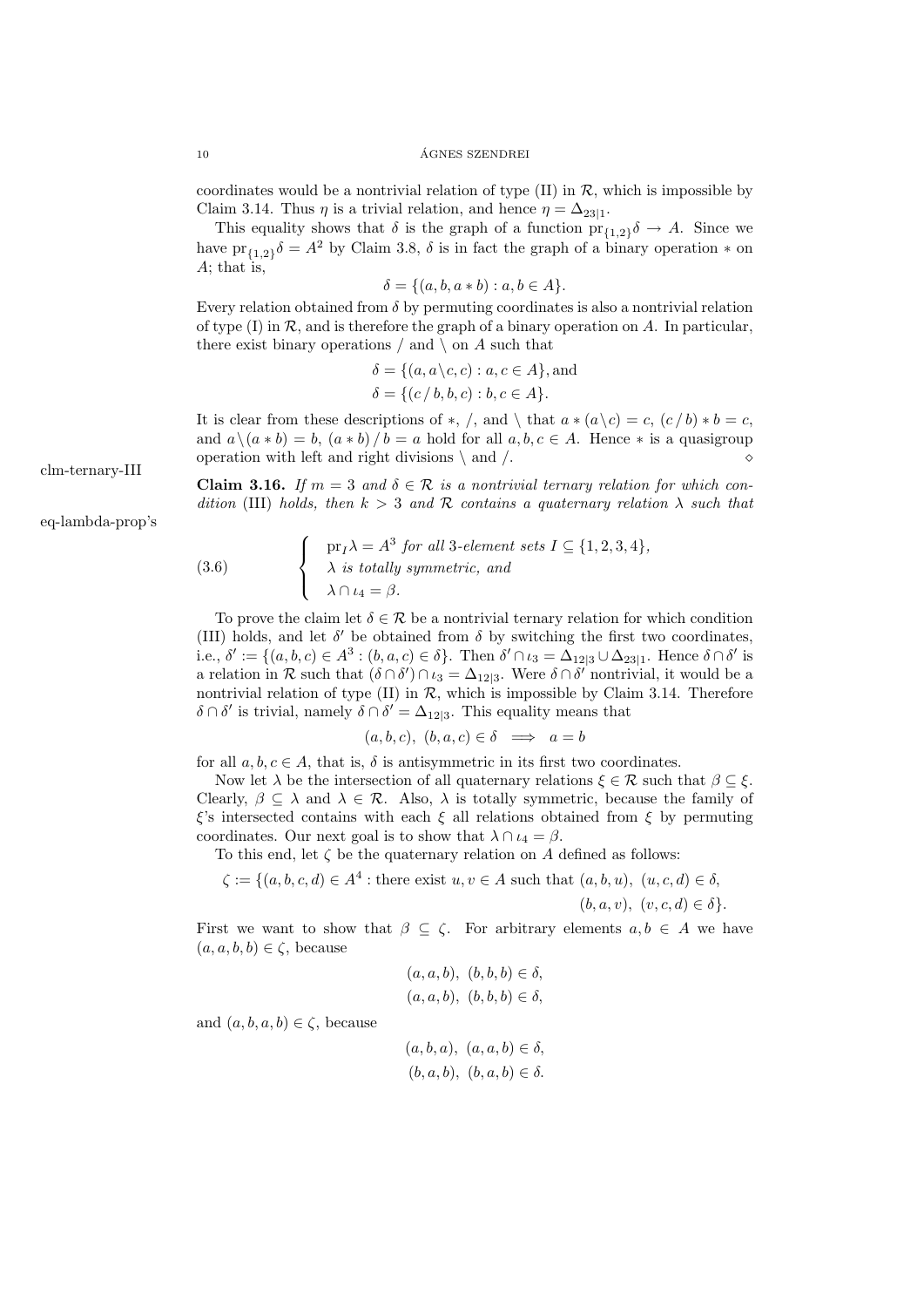Thus  $\Delta_{12|34} \subseteq \zeta$  and  $\Delta_{13|24} \subseteq \zeta$ . Since  $\zeta$  is invariant under permuting its last two coordinates, the latter inclusion also implies that  $\Delta_{14|23} \subseteq \zeta$ . Hence  $\beta \subseteq \zeta$ .

Next we will show that  $\zeta \cap \Delta_{[34]} = \Delta_{12|34}$ . So, assume that  $(a, b, c, c) \in \zeta$  for some  $a, b, c \in A$ . Thus there exist  $u, v \in A$  such that

(i) 
$$
(a, b, u) \in \delta
$$
, (ii)  $(u, c, c) \in \delta$ ,  
(iii)  $(b, a, v) \in \delta$ , (iv)  $(v, c, c) \in \delta$ .

By assumption (III),  $\delta \cap \Delta_{23|1} = \Delta_{123}$ , therefore we get  $u = c = v$  from (ii) and (iv). Hence, by (i) and (iii), we have that  $(a, b, c)$ ,  $(b, a, c) \in \delta$ . Since  $\delta$  is antisymmetric in its first two coordinates, we conclude that  $a = b$ . This proves that  $\zeta \cap \Delta_{[34]} = \Delta_{12|34}$ .

Since  $\beta \subseteq \zeta$ , therefore  $\zeta$  is one of the relations intersected to obtain  $\lambda$ , so  $\lambda \subseteq \zeta$ . But then the equality  $\zeta \cap \Delta_{[34]} = \Delta_{12|34}$  established in the preceding paragraph implies that  $\lambda \cap \Delta_{[34]} \subseteq \Delta_{12|34}$ . Since  $\lambda$  is totally symmetric, we get tha  $\lambda \cap \iota_4 \subseteq \beta$ . Because of  $\lambda \supseteq \beta$  the reverse inclusion is clear, therefore the proof of the equality  $\lambda \cap \iota_4 = \beta$  is complete.

In view of Claim 3.9 we have that  $k \geq m = 3$ . Assume that  $k = 3$ . Then every quaternary relation on A is contained in  $\iota_4$ , hence in particular,  $\lambda = \lambda \cap \iota_4 = \beta$ . This is impossible, because by our assumptions on  $\mathcal{R}, \beta \notin \mathcal{R}$  for  $k = 3$ . Therefore it must be the case that  $k > 3$ . For every 3-element subset I of  $\{1, 2, 3, 4\}$ , pr<sub>I</sub> $\lambda$ is a ternary totally reflexive, totally symmetric relation in  $\mathcal{R}$ . Since  $k > 3$ , our assumptions on  $\mathcal R$  imply that  $pr_I\lambda$  must be trivial. This forces that  $pr_I\lambda = A^3$ , and completes the proof of Claim 3.16.

clm-quaternary-prep

Claim 3.17. If  $m = 4$ , then R contains a quaternary relation  $\lambda$  which satisfies all conditions in (3.6). For each such relation  $\lambda$  we have  $\lambda \notin \mathcal{R}_0$ .

Let  $m = 4$ . By Claim 3.7 (2), R contains a nontrivial quaternary relation  $\delta$ such that  $\delta$  is not totally reflexive. Thus  $\Delta_{[ij]} \nsubseteq \delta$  for some  $1 \leq i < j \leq 4 = m$ . Let  $\{i, j, s, t\} = \{1, 2, 3, 4\}$ . Applying Claim 3.9 (4) we get that there exists a twoelement set  $\{u, v\} \subseteq \{j, s, t\}$  such that  $\delta \cap \Delta_{[ij]} = \Delta_{[ij] \vee [uv]}$  and  $\{s, t\} \subseteq \{u, v\}.$ Thus  $\{u, v\} = \{s, t\}$  and

$$
\delta \cap \Delta_{ij|u|v} = \delta \cap \Delta_{[ij]} = \Delta_{ij|uv}.
$$

This implies that  $\Delta_{iju|v} \not\subseteq \delta$ , and therefore  $\Delta_{[iu]} = \Delta_{iu|j|v} \not\subseteq \delta$ . Since any two twoelement subsets of  $\{1, 2, 3, 4\}$  can be connected by overlapping two-element sets, we get that  $\Delta_{[ij]} \nsubseteq \delta$  for all two-element subsets  $\{i, j\}$  of  $\{1, 2, 3, 4\}$ , and

$$
\delta \cap \iota_4 = \delta \cap \bigcup_{1 \leq i < j \leq 4} \Delta_{[ij]} = \Delta_{12|34} \cup \Delta_{13|24} \cup \Delta_{14|23} = \beta.
$$

Now let  $\lambda$  be the relation obtained from  $\delta$  by intersecting all relations arising from δ by permuting coordinates. Clearly,  $\lambda \in \mathcal{R}$ ,  $\lambda \cap \iota_4 = \beta$ , and  $\lambda$  is totally symmetric. Since  $m = 4$ , Claim 3.8 shows that  $pr_1\lambda = A^3$  holds for all three-element sets  $I \subseteq \{1, 2, 3, 4\}$ . Thus  $\lambda$  satisfies all conditions in (3.6).

For the last statement of the claim assume that  $\lambda$  satisfies all conditions in (3.6). Then either  $\lambda$  contains a quadruple with distinct coordinates, or  $\lambda = \beta$ . Accordingly,  $\lambda \notin \mathcal{R}_0$  follows from Lemma 3.1 (1) and (3), respectively.

We will use the following observation from [ASz]:

lm-affine-op's

**Lemma 3.18.** Let  $M$  be a Mal'tsev operation on a set  $A$ . The following conditions on M are equivalent: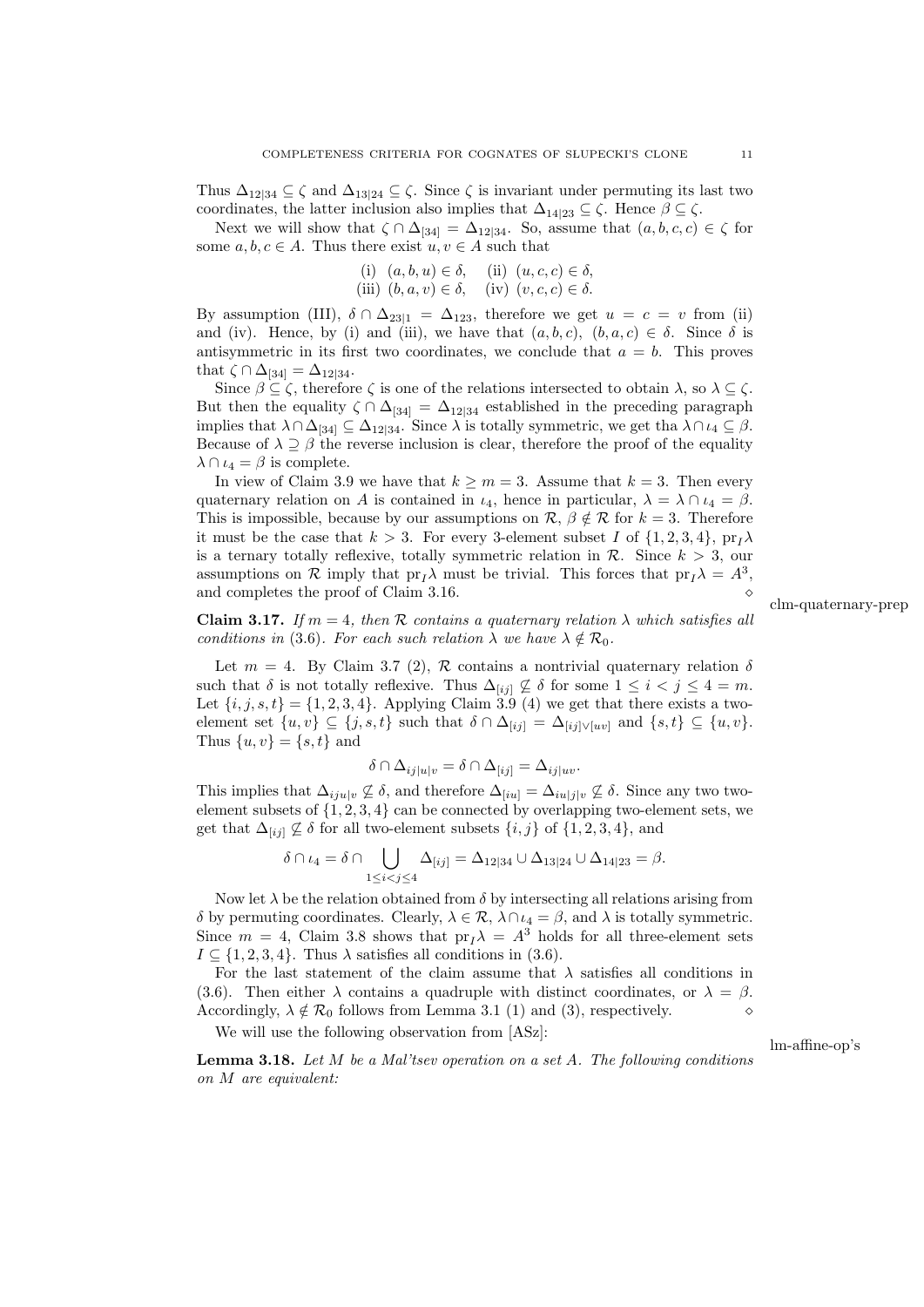(a) there exists an abelian group  $(A; +, -, 0)$  such that

$$
M(x, y, z) = x - y + z \quad for all x, y, z \in A;
$$

eq-maltsev1 (b) M satisfies

- (3.7)  $M(x, y, z) = M(z, y, x)$  for all  $x, y, z \in A$ , and
- (3.8)  $M(x, y, z) = M(M(x, y, u), u, z)$  for all  $x, y, z, u \in A$ .

eq-maltsev2

- clm-ter-quater-aux Claim 3.19. If  $k > 4$  and  $\mu$  is a quaternary relation in R such that
	- µ is the graph of a Mal'tsev operation M on A, and
	- $\bullet$   $\mu$  is invariant under the cyclic permutation of its coordinates and under switching its first and third coordinates,

then µ is a prime affine relation.

Suppose that  $\mu$  and M satisfy the assumptions of the claim. Since  $\mu$  is invariant under switching its first and third coordinates, M satisfies condition (3.7). Since  $\mu$ is invariant under the cyclic permutation (1 2 3 4) of its coordinates as well as the transposition (1 3) of its coordinates, it is invariant under all permutations of its coordinates in the dihedral group on  $\{1, 2, 3, 4\}$ . In particular, it is invariant under the permutation  $(1\ 4)(2\ 3)$  of its coordinates, i.e.,

$$
\mu = \{ (M(a, b, c), c, b, a) : a, b, c \in A \}.
$$

eq-compose-maltsev Hence

 $(3.9)$ 

$$
M(M(a,b,c),c,b) = a \text{ for all } a,b,c \in A.
$$

To prove that M also satisfies condition (3.8), we need to show that the relation  $\xi$ defined below is equal to  $A<sup>4</sup>$ :

$$
\xi := \big\{(a,b,c,d) \in A^4 : M(M(a,b,d),d,c) = M(a,b,c)\big\}.
$$

Since the graph  $\mu$  of M belongs to R, it follows that  $\xi \in \mathcal{R}$ . If  $a = b$ ,  $b = d$ , or  $c = d$ , then  $(a, b, c, d) \in \xi$  follows from the Mal'tsev identities. If  $b = c$ , then  $(a, b, c, d) \in \xi$  follows from (3.9). Thus

$$
\Delta_{12|3|4} \cup \Delta_{24|1|3} \cup \Delta_{34|1|2} \cup \Delta_{23|1|4} \subseteq \xi.
$$

Hence for  $i = 3$  and  $i = 4$ ,  $\text{pr}_{2,3,4}(\xi \cap \Delta_{[1i]})$  is a totally reflexive ternary relation in R. Since  $k > 4$ , therefore by Claim 3.7 (1), R contains no nontrivial totally reflexive ternary relation, so  $\mathrm{pr}_{2,3,4}(\xi \cap \Delta_{[1i]}) = A^3$ . This yields that  $\Delta_{[1i]} \subseteq \xi$  for  $i = 3, 4$ . Combining this with the inclusion in last displayed formula, we get that  $\xi$  is totally reflexive. Since  $k > 4$ , applying Claim 3.7 (1) again we get that R contains no nontrivial totally reflexive quaternary relation, hence it must be the case that  $\xi = A^4$ . This proves that condition (3.8) holds for M.

Hence, by Lemma 3.18, M is the Mal'tsev operation  $x - y + z$  of some abelian group  $\mathbf{A} = (A; +, -, 0)$ . It follows that the clone  $\{\mu\}^{\perp}$  consists of all polynomial operations of the module  $_{\text{End}(A)}A$ , i.e., A considered as a module over its endomorphism ring End( $\bf{A}$ ). If  $\bf{A}$  is not an elementary abelian p-group (p prime), then the module  $_{\text{End}(A)}A$  is not simple, so there is a nontrivial equivalence relation  $\theta$  in  $({\{\mu\}}^{\perp})^{\perp} = {\langle\mu\rangle}$ . However, we have  $\langle\mu\rangle \subseteq \mathcal{R}$ , and by our assumptions on  $\mathcal{R}$ , there is no nontrivial equivalence relation in  $\mathcal{R}$ . Therefore the module  $_{\text{End}(A)}$ A must be simple, and hence A must be elementary abelian.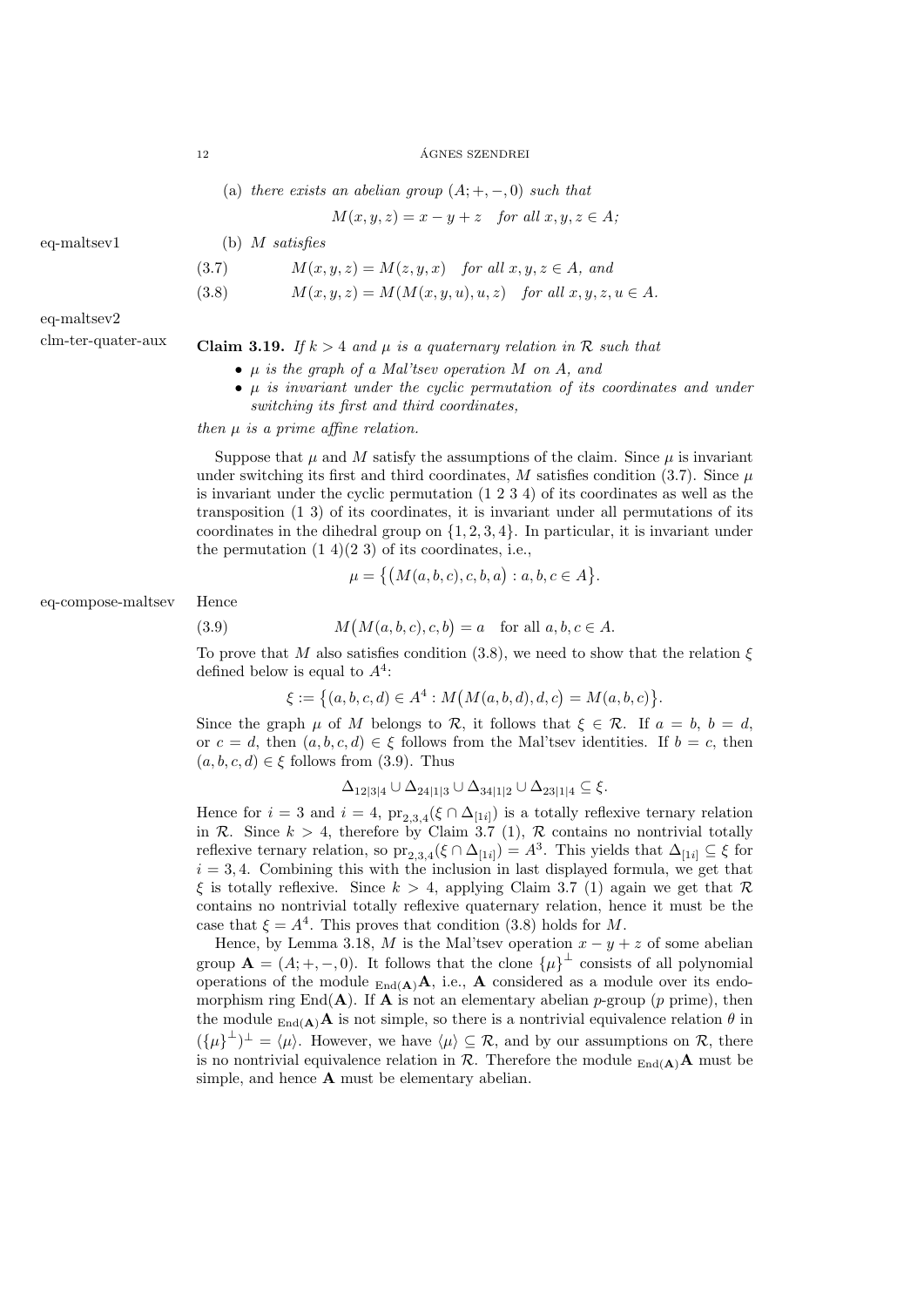This completes the proof that  $\mu$  is a prime affine relation.

Claim 3.20. If  $3 \le m \le 4$ , then R contains a prime affine relation.

Let  $m = 3$  or  $m = 4$ . It follows from Claims 3.13–3.17 and Claim 3.7 that either

- (†)  $k \geq 4$  and R contains a quaternary relation  $\lambda$  satisfying all conditions in  $(3.6)$ , or
- ( $\ddagger$ ) R contains a ternary relation  $\delta$  of type (I) which is the graph of a quasigroup operation.

Suppose first that (†) holds. We will argue that  $\lambda$  is the graph of ternary operation. To this end define a ternary relation  $\eta$  on A as follows:

$$
\eta := \{ (c, d, d') \in A^3 : \text{there exist } a, b \in A \text{ such that }
$$

 $(a, b, c, d) \in \lambda$  and  $(a, b, c, d') \in \lambda$ .

Clearly,  $\eta \in \mathcal{R}$ . As a consequence of the first condition in (3.6),  $pr_{3,4}\lambda = A^2$  holds for  $\lambda$ , therefore we get that  $(c, d, d) \in \eta$  for all  $b, c, d \in A$ , i.e.,  $\Delta_{23|1} \subseteq \eta$ . Now we will show that  $\eta \cap \iota_3 = \Delta_{23|1}$ . Since  $\eta$  is symmetric in its last two variables, it suffices to argue that  $\eta \cap \Delta_{12|3} = \Delta_{123}$ . The inclusion  $\supseteq$  being obvious, let us assume that  $(d, d, d') \in \eta$  for some  $d, d' \in A$ . Then there exist  $a, b \in A$  such that (i)  $(a, b, d, d) \in \lambda$  and (ii)  $(a, b, d, d') \in \lambda$ . But the last condition in (3.6) forces that  $\lambda \cap \Delta_{34|1|2} = \Delta_{12|34} = \lambda \cap \Delta_{12|3|4}$ , therefore we get  $a = b$  from (i), and then  $d = d'$ from (ii). The equality  $\eta \cap \iota_3 = \Delta_{23|1}$  just proved shows that were  $\eta$  nontrivial, a relation obtained from it by permuting coordinates would be a nontrivial relation of type (II) in  $\mathcal{R}$ , which is impossible by Claim 3.14. Thus  $\eta$  is a trivial relation, and hence  $\eta = \Delta_{23|1}$ .

The equality  $\eta = \Delta_{23|1}$  shows that  $\lambda$  is the graph of a function  $\text{pr}_{\{1,2,3\}}\lambda \to A$ . Since we have  $\mathrm{pr}_{\{1,2,3\}}\lambda = A^3$  by (3.6),  $\lambda$  is in fact the graph of a ternary operation  $M$  on  $A$ ; that is,

$$
\lambda = \{(a,b,c,M(a,b,c)) : a,b,c \in A\}.
$$

By (3.6),  $\lambda$  is also totally symmetric. The equality  $\lambda \cap u_4 = \beta$  from (3.6) implies that  $M(a, a, c) = M(a, c, a) = M(c, a, a) = c$  for all  $a, c \in A$ . Hence M is a minority (so a Mal'tsev) operation. Thus M and its graph  $\lambda$  satisfy all assumptions on Claim 3.19. So, if  $k > 4$ , then Claim 3.19 yields that  $\lambda$  is a prime affine relation, and we are done.

If  $k = 4$ , then using again the equality  $\lambda \cap u_4 = \beta$  from (3.6) we get that for arbitrary distinct elements  $a, b, c \in A$  we have that  $M(a, b, c) \neq a, b, c$ . This condition, together with the fact that  $M$  is a minority operation, uniquely determines  $M$ , so M is the operation  $x - y + z$  of any elementary abelian 2-group  $(A; +, -, 0)$  on the 4-element set A. This finishes the proof of Claim 3.20 in the case when  $\mathcal R$  satisfies condition (†).

From now on we will assume that condition  $(t)$  fails for R. As we remarked at the beginning of the proof, in this case  $(\ddagger)$  holds for  $\mathcal{R}$ . Let  $*$  denote the quasigroup operation whose graph is  $\delta$ . We saw in the proof of Claim 3.15 that the graphs of the left and right divisions  $\backslash$ , / of  $*$  are obtained from  $\delta$  by permuting coordinates, so they are also members of R. It follows that any operation composed from  $*, \backslash$ , and  $\ell$  has its graph in  $\mathcal{R}$ . In particular, the Mal'tsev operation

$$
M(x, y, z) := (x / x) \setminus ((x / y) * z)
$$

has its graph  $\mu$  in  $\mathcal{R}$ .

clm-ter-quater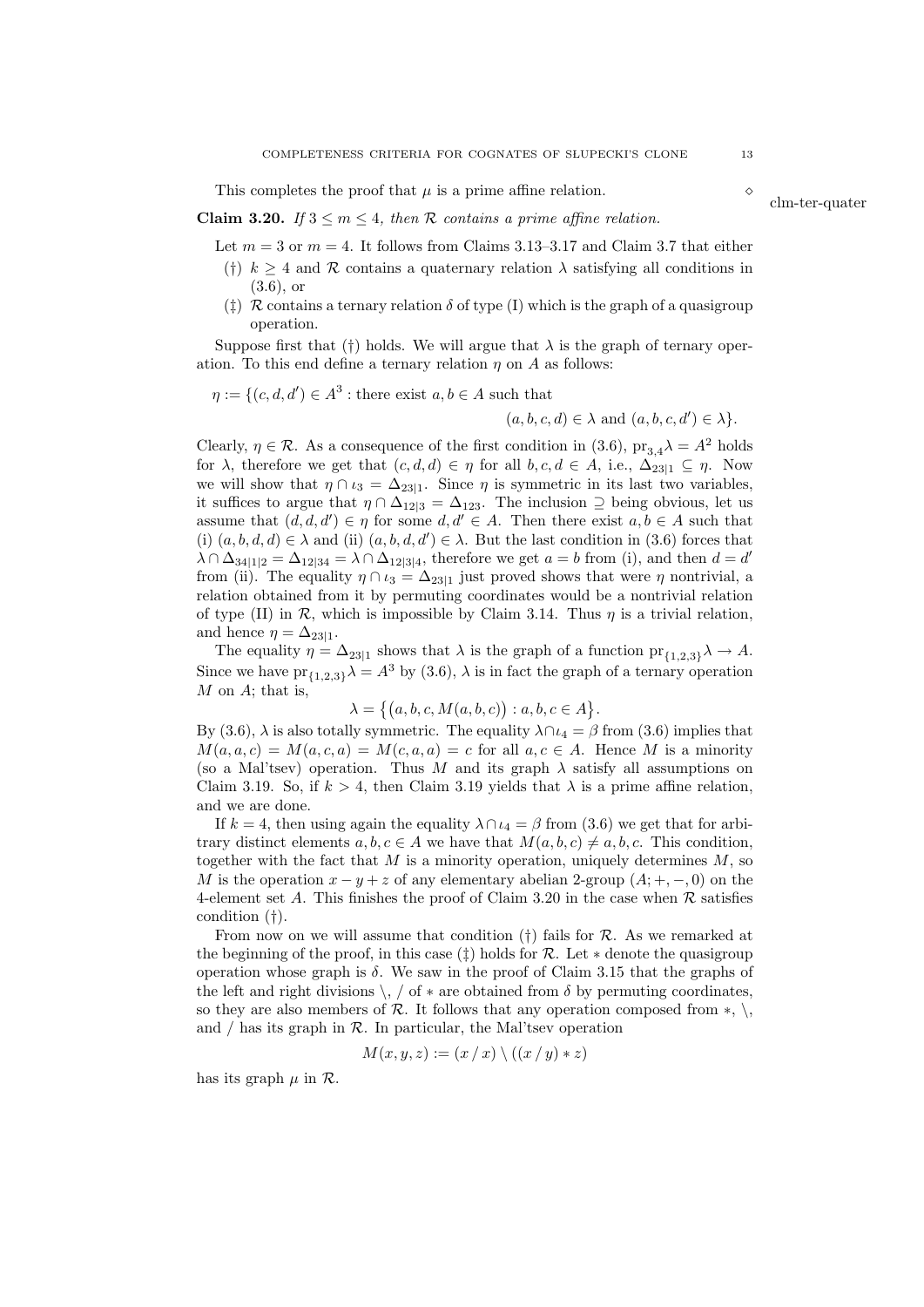Since the graph  $\delta$  of  $*$  satisfies  $\delta \cap \iota_3 = \Delta_{123}$ , we get that  $*$  is idempotent, i.e.,  $a * a = a$  for all  $a \in A$ , and for distinct  $a, b \in A$  we have that  $a * b \neq a, b$ . If  $k = 3$ , then there is only one such quasigroup operation on the 3-element set A, namely  $2x + 2y$  of any group  $(A; +, -, 0)$  on A. Hence \*, \, \, all coincide with this operation, and M is the Mal'tsev operation  $x - y + z$  of the 3-element cyclic group  $(A; +, -, 0)$ . Similarly, if  $k = 4$ , then there are exactly two idempotent quasigroup operations on a 4-element set: the term operations  $ax + (a+1)y$  and  $(a+1)x + ay$ of a one-dimensional vector space over the 4-element field  $GF(4) = \{0, 1, a, a + 1\}$ with  $a^2 = a + 1$ . In both cases M is the Mal'tsev operation  $x - y + z$  of the vertor space, and hence of its underlying elementary abelian 2-group. This proves that if  $k = 3, 4$ , then  $\mu$  is a prime affine relation.

From now on we will assume that  $k > 4$ . In view of Claim 3.19, it will follow that  $\mu$  is a prime affine relation if we can show that  $\mu$  is invariant under the cyclic permutation (1 2 3 4) of its coordinates, and under the transposition (1 3) of its coordinates. Since  $M$  is a Mal'tsev operation, it contains all tuples of the form  $(a, a, b, b)$  and  $(a, b, b, a)$   $(a, b \in A)$ ; i.e.,  $\Delta_{12|34} \cup \Delta_{14|23} \subseteq \mu$ .

Let  $\mu'$  be the intersection of all relations in R which contain  $\Delta_{12|34} \cup \Delta_{14|23}$ . Clearly,  $\mu' \in \mathcal{R}$  and  $\mu' \subseteq \mu$ . Since the set  $\Delta_{12|34} \cup \Delta_{14|23}$  is invariant under the cyclic permutation (1 2 3 4) of its coordinates, and under the transposition (1 3) of its coordinates, so is  $\mu'$ . On the other hand,  $\mu' \subseteq \mu$  implies that  $\mu'$  is the graph of a function  $pr_{\{1,2,3\}}\mu' \to A$ , namely the graph of the restriction of M to  $\delta_0 := \mathrm{pr}_{\{1,2,3\}}\mu'.$  The inclusion  $\Delta_{12|34} \cup \Delta_{14|23} \subseteq \mu'$  implies that  $\Delta_{12|3} \cup \Delta_{1|23} \subseteq \delta_0.$ Suppose that  $\delta_0$  is a nontrivial relation. It follows from Claim 3.9 (2) that either  $\delta_0 \cap \iota_3 = \iota_3$ , and hence  $\delta_0$  is totally reflexive, or  $\delta_0 \cap \iota_3 = \Delta_{12|3} \cup \Delta_{1|23}$ . The first case is impossible by Claim clm-m-less-k  $(1)$ , since  $k > 4$ . Therefore the second case holds for  $\delta_0$ , that is, up to a permutation of coordinates,  $\delta_0$  satisfies condition (III). But then by Claim 3.16,  $R$  contains a quaternary relation  $\lambda$  satisfying (3.6). This contradicts our assumption that (†) fails. Hence  $\delta_0$  is a trivial relation. Since  $\Delta_{12|3} \cup \Delta_{1|23} \subseteq \delta_0$ , it follows that  $\delta_0 = A^3$ . This proves that  $\mu = \mu'$ . Hence  $\mu$ satisfies the assumptions of Claim 3.19, and therefore  $\mu$  is a prime affine relation. This completes the proof of Claim 3.20.

Theorem 3.6 now follows from Claims 3.10, 3.12, and 3.20.  $\Box$ 

### thm-trts

**Theorem 3.21.** Let A be a k-element set  $(k > 3)$ , and let R be a relational clone on A that contains a nontrivial totally reflexive, totally symmetric relations of arity  $\langle k. \text{Let } m \ (1 \leq m \leq k-1) \text{ be the largest integer such that } R \text{ contains a nontrivial}$ m-ary totally reflexive, totally symmetric relation  $\rho$ , and let  $\rho$  be maximal among the nontrivial m-ary totally reflexive, totally symmetric relations in  $\mathcal{R}$ . Then one of the following conditions holds:

- (1)  $\rho$  is a central relation  $(1 \leq m \leq k-1)$ ,
- (2)  $\rho$  is an almost central relation  $(2 \le m \le k-2)$ ,
- (3)  $\rho$  is a nontrivial equivalence relation  $(m = 2)$ ,
- (4)  $\rho$  is an m-regular relation  $(3 \le m \le k-1)$ ,
- (5)  $\rho$  is an almost m-regular relation  $(3 \le m \le k-1)$ .

*Proof.* If  $m = 1$ , then  $\rho$  is a nontrivial unary relation, so  $\rho$  is a central relation, and (1) holds. From now on we will assume that  $m \geq 2$ .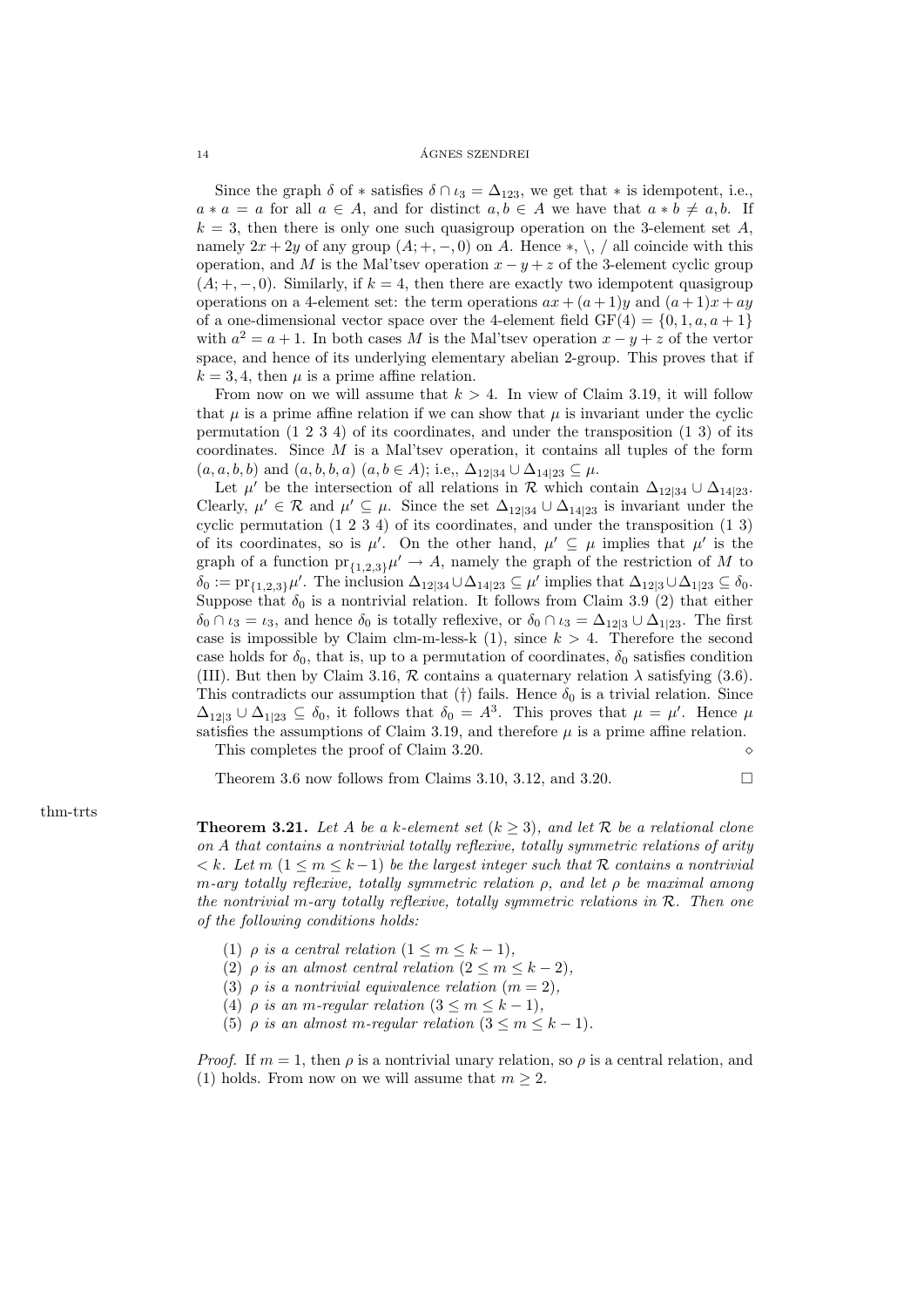For  $m \le t \le k-1$  let

 $\sigma_t := \{(a_1, \ldots, a_t) \in A^t : \text{there exists } c \in A \text{ such that }\right.$ 

$$
(a_{i_1},...,a_{i_{m-1}},c) \in \rho
$$
 for all  $1 \leq i_1 < \cdots < i_{m-1} \leq t$ .

**Claim 3.22.** Assume  $m \geq 2$ . For all  $t$  ( $m \leq t \leq k-1$ ),  $\sigma_t$  is a totally symmetric relation in R. Moreover, for  $t = m$  we have that either  $\sigma_m = \rho$  or  $\sigma_m = A^m$ .

The first statement of the claim is clear from the definition of  $\sigma_t$ . To verify the second statement we will first argue that  $\rho \subseteq \sigma_m$ . Indeed, if  $(a_1, \ldots, a_m) \in \rho$ , then the defining condition of  $\sigma_m$  holds for this tuple with the choice of  $a = a_1$ , because  $\rho$  is totally reflexive and totally symmetric. The maximality of  $\rho$  therefore implies that  $\sigma_m = \rho$  or  $\sigma_m = A^m$ . This completes the proof of Claim 3.22.

We will first consider the case when  $\sigma_m = A^m$ .

clm-central

clm-eqrel

clm-trts1

Claim 3.23. If  $m \geq 2$  and  $\sigma_m = A^m$ , then  $\rho$  is either a central relation or an almost central relation.

Assume that  $\sigma_m = A^m$ . First we will argue that  $\sigma_{k-1} = A^{k-1}$ . Suppose not, and let t be the smallest integer such that  $m \le t \le k-1$  and  $\sigma_t \neq A^t$ . Then  $t > m$  and  $\sigma_{t-1} = A^{t-1}$ . The latter equality and the definition of  $\sigma_t$  immediately imply that  $\sigma_t$  is totally reflexive. By Claim 3.22,  $\sigma_t$  is also totally symmetric. Furthermore, by the choice of t we have that  $t > m \geq 2$  and  $\sigma_t \neq A^t$ , so  $\sigma_t$  is nontrivial. This contradicts the choice of m and  $\rho$ , and therefore proves that  $\sigma_{k-1} = A^{k-1}$ .

Let  $D = \{d_1, d_2, \ldots, d_{k-1}\}\$ be an arbitrary  $(k-1)$ -element subset of A. Since  $(d_1, d_2, \ldots, d_{k-1}) \in A^{k-1} = \sigma_{k-1}$ , the definition of  $\sigma_{k-1}$  yields the existence of an element  $c_D \in A$  such that  $(d_{i_1},...,d_{i_{m-1}},c_D) \in \rho$  for all  $1 \leq i_1 < \cdots <$  $i_{m-1} \leq k-1$ . Since  $\rho$  is totally reflexive and totally symmetric, this shows that  $D^{m-1} \times \{c_D\} \subseteq \rho.$ 

If, for some D,  $c_D$  can chosen to be the unique element of A outside D, then by the total reflexivity of  $\rho$ ,  $A^{m-1} \times \{c_D\} \subseteq \rho$ , so  $c_D$  is a central element of  $\rho$  and  $\rho$  (  $\neq$  A<sup>m</sup>) is a central relation. Otherwise  $\rho$  is not a central relation, but  $c_D \in D$ and  $D^{m-1} \times \{c_D\} \subseteq \rho$  hold for all  $(k-1)$ -element subsets D of A. Hence each  $c_D$ is a central element for the relation  $\rho|_D$ , which implies that  $\rho|_D$  is either central or equal to  $D^m$ . It cannot be the case that  $\rho|_D = D^m$  for all  $(k-1)$ -element subsets of A, because, in view of  $m \leq k-1$ , that would imply  $\rho = A^m$ , contradicting the nontriviality of  $\rho$ . Thus in this case  $\rho$  is an almost central relation.

Claim 3.23 shows that if  $m \geq 2$ , then either  $\rho$  satisfies one of conditions (1)–(2) of the theorem, or  $\sigma_m = \rho$ . Hence it remains to prove that if  $\sigma_m = \rho$ , then  $\rho$  satisfies one of conditions (3)–(5). Therefore we will assume from now on that  $\sigma_m = \rho$ .

We define a binary relation  $\varepsilon$  as follows:

$$
\varepsilon := \{ (a, b) \in A^2 : (a_1, \dots, a_{m-2}, a, b) \in \rho \text{ for all } a_1, \dots, a_{m-1} \in A \}.
$$

Notice that for  $m = 2$  we have  $\varepsilon = \rho$ .

Claim 3.24. Assume that  $m \geq 2$  and  $\sigma_m = \rho$ . Then

- (1)  $\varepsilon$  is an equivalence relation on A, and
- (2)  $\rho$  is  $\varepsilon$ -saturated, i.e., whenever  $(a_1, \ldots, a_m) \in \rho$  and  $(a_i, b_i) \in \varepsilon$  for all i  $(1 \leq i \leq m)$ , then  $(b_1, \ldots, b_m) \in \rho$ .

In particular, if  $m = 2$  and  $\sigma_2 = \rho$ , then  $\rho$  is a nontrivial equivalence relation.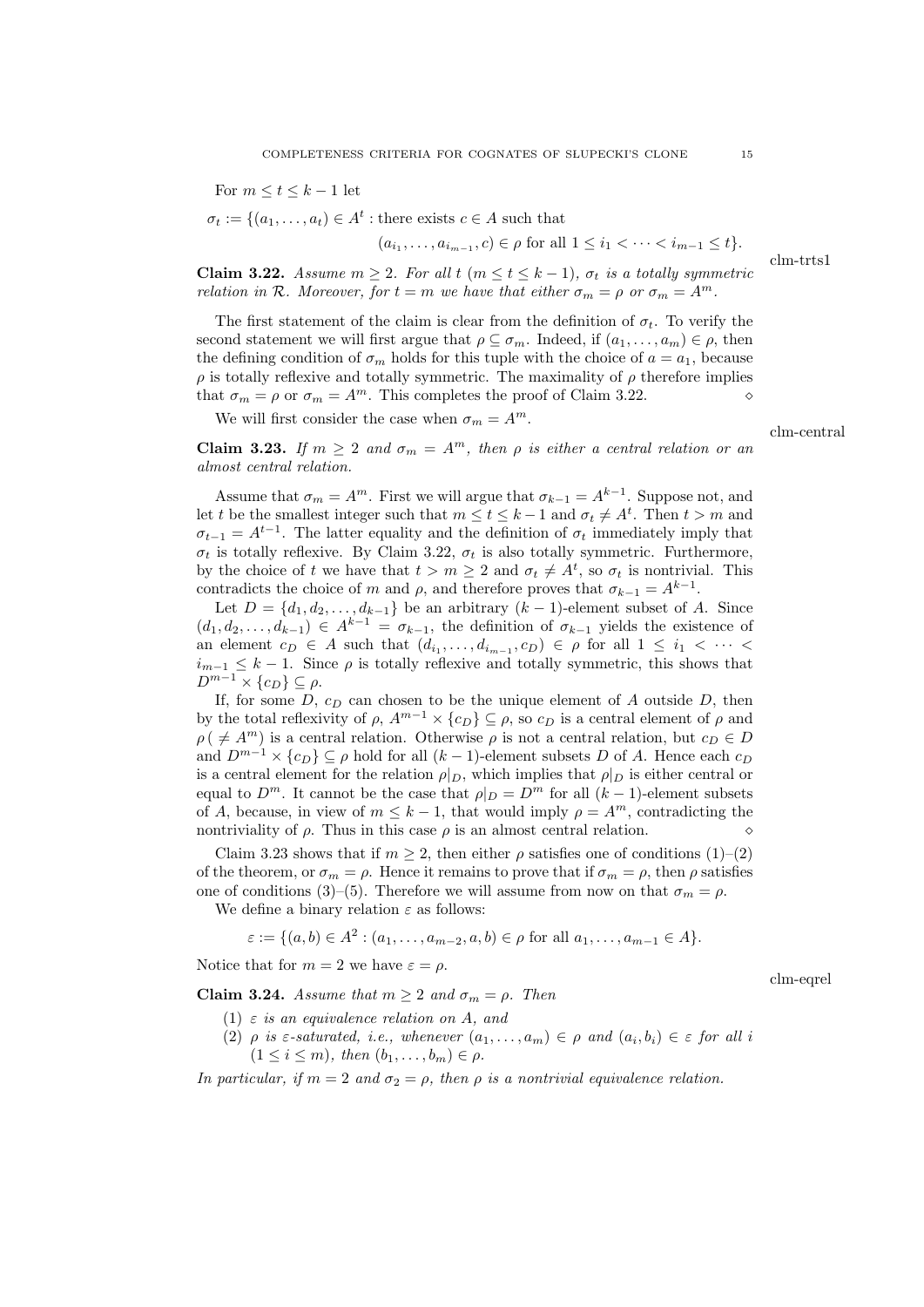Assume that  $m \geq 2$  and  $\sigma_m = \rho$ . The relation  $\varepsilon$  is clearly reflexive and symmetric, since  $\rho$  is totally reflexive and totally symmetric. To see that  $\varepsilon$  is transitive, let  $(a, c), (c, b) \in \varepsilon$ . Since  $\varepsilon$  is symmetric,  $(a, c), (b, c) \in \varepsilon$ . This means that for arbitrary tuple  $(a_1, \ldots, a_{m-2}) \in A^{m-2}$ , both  $(a_1, \ldots, a_{m-2}, a, c) \in \rho$  and  $(a_1, \ldots, a_{m-2}, b, c) \in \rho$ , and hence, by the definition of  $\sigma_m$ ,  $(a_1, \ldots, a_{m-2}, a, b) \in$  $\sigma_m = \rho$ . This proves that  $(a, b) \in \varepsilon$ , and concludes the argument for (1).

To prove (2) we will first establish the following special case:

$$
(a_1, \ldots, a_{m-1}, a) \in \rho
$$
 and  $(a, b) \in \varepsilon \implies (a_1, \ldots, a_{m-1}, b) \in \rho$ .

Indeed, let  $(a_1, \ldots, a_{m-1}, a) \in \rho$  and  $(a, b) \in \varepsilon$ . Writing  $a_m$  for b, the latter condition implies that  $(a_m, a) \in \varepsilon$ , and hence  $(a_{i_1}, \ldots, a_{i_{m-1}}, a) \in \rho$  for all  $1 \leq i_1 <$  $\cdots < i_{m-2} < i_{m-1} = m$ . Combining this with the assumption  $(a_1, \ldots, a_{m-1}, a) \in \rho$ we obtain that  $(a_1, \ldots, a_{m-1}, b) = (a_1, \ldots, a_{m-1}, a_m) \in \sigma_m = \rho$ . This proves the displayed propery of  $\rho$ . Since  $\rho$  is totally symmetric,  $\rho$  has analogous properties in all coordinates. Hence, appying these properties in each coordinate one-by-one, we get the stronger property stated in (2).

Finally, as we observed after the definition of  $\varepsilon$ , in the case when  $m = 2$ ,  $\varepsilon$  is equal to  $\rho$ . Hence in this case  $\rho$  is an equivalence relation, which is nontrivial by assumption.

The last statement of Claim 3.24 proves that if  $\sigma_m = \rho$  holds with  $m = 2$ , then  $\rho$  satisfies condition (3) of the theorem. Therefore we are left with proving that if  $m \geq 3$  and  $\sigma_m = \rho$ , then  $\rho$  satisfies one of conditions (4)–(5) of the theorem. Hence we will assume from now on that  $m \geq 3$  and  $\sigma_m = \rho$ .

For  $m \leq t \leq k-1$  let  $\rho_t$  denote the set of all t-tuples  $\mathbf{b} = (b_1, \ldots, b_t) \in A^r$ such that  $pr_I(\mathbf{b}) \in \rho$  for all t-element subsets I of  $\{1, \ldots, t\}$ . Furthermore, for  $m \leq t \leq k-1$  let

$$
\tau_t := \{(a_1, \dots, a_t) \in A^t : \text{there exists } (c_1, \dots, c_t) \in \rho_t \text{ such that}
$$

$$
(a_{i_1}, \dots, a_{i_{m-1}}, c_{i_j}) \in \rho
$$
  
for all  $1 \leq i_1 < \dots < i_{m-1} \leq t, 1 \leq j \leq m-1\}.$ 

We start with an analog of Claim 3.22.

Claim 3.25. Assume  $m \geq 3$ . For all  $t$   $(m \leq t \leq k-1)$ ,  $\rho_t$  and  $\tau_t$  are totally symmetric relations in R. Moreover, for  $t = m$ , either  $\tau_m = \rho$  or  $\tau_m = A^m$ .

The first statement of the claim is clear from the definitions of  $\rho_t$  and  $\tau_t$ . To prove the second statement we will first show that  $\rho \subseteq \tau_m$ . Let  $(a_1, \ldots, a_m) \in \rho$ . Clearly,  $\rho_m = \rho$ , so we can choose  $(c_1, \ldots, c_m)$  to be  $(a_1, \ldots, a_m)$ . With this choice the condition for  $(a_1, \ldots, a_m)$  to belong to  $\tau_m$  clearly holds, since  $\rho$  is totally reflexive. This proves that  $\rho \subseteq \tau_m$ . Now the maximality of  $\rho$  implies that  $\tau_m = \rho$  or  $\tau_m = A^m$ , completing the proof of Claim 3.25.

**Definition 3.26.** For  $m \geq 3$  an m-ary relation  $\delta$  on A is called *strongly homoge*neous if for all  $(a_1, \ldots, a_m) \in A^m$  and  $(c_1, \ldots, c_m) \in \delta$  such that

$$
(a_1, \ldots, a_{i-1}, c_j, a_{i+1}, \ldots, a_m) \in \delta \quad \text{whenever } i \neq j \ (1 \leq i, j \leq m),
$$

it is the case that  $(a_1, \ldots, a_m) \in \delta$ .

Using the assumption that  $\rho$  is totally symmetric, one can easily see that that  $ρ$  is strongly homogeneous if and only if  $τ_m ⊆ ρ$ . As we have seen in the proof of

clm-trts2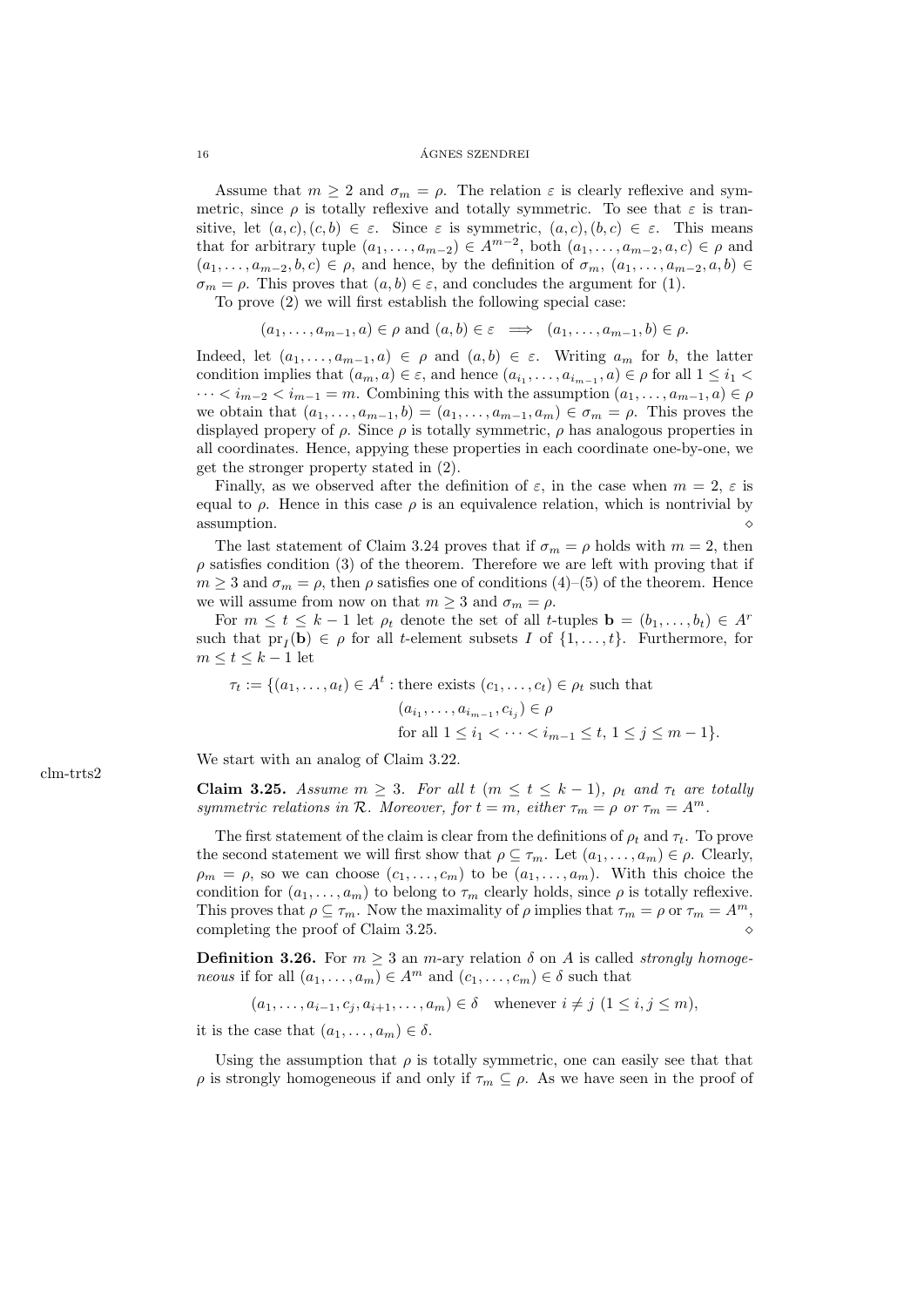Claim 3.25,  $\rho \subseteq \tau_m$  also holds. Thus

$$
\tau_m = \rho \iff \rho \text{ is strongly homogeneous.}
$$

Claim 3.27. If  $m \geq 3$  and  $\sigma_m = \rho$ , then  $\rho$  is strongly homogeneous.

Assume that  $m \geq 3$  and  $\sigma_m = \rho$ . By the previous claim we have either  $\tau_m = \rho$ or  $\tau_m = A^m$ . In the first case we are done. To prove that the second case is impossible, we assume for the rest of the proof that  $\tau_m = A^m$ , and work towards a contradiction.

First we will argue that  $\tau_{k-1} = A^{k-1}$ . Suppose not, and let t be the smallest integer such that  $m \le t \le k-1$  and  $\tau_t \neq A^t$ . Then  $t > m$  and  $\tau_{t-1} = A^{t-1}$ . We want to show that  $\tau_t$  is totally reflexive. Since  $\tau_t$  is totally symmetric (see Claim 3.25), it suffices to show that  $(a_1, a_1, a_2, \ldots, a_{t-1}) \in \tau_t$  for all  $(a_1, \ldots, a_{t-1}) \in A^{t-1}$ . If  $(a_1, \ldots, a_{t-1}) \in A^{t-1}$ , then also  $(a_1, \ldots, a_{t-1}) \in \tau_{t-1}$ , as  $\tau_{t-1} = A^{t-1}$ . Thus there exists  $(c_1, \ldots, c_{t-1}) \in \rho_{t-1}$  such that  $(a_{i_1}, \ldots, a_{i_{m-1}}, c_{i_j}) \in \rho$  for all  $1 \leq i_1 < \cdots <$  $i_{m-1} \leq t-1$  and  $1 \leq j \leq m-1$ . But then  $(b_1, b_1, b_2, \ldots, b_{t-1}) \in \rho_t$  and this tuple witnesses that  $(a_1, a_1, a_2, \ldots, a_{t-1}) \in \tau_t$ . Thus  $\tau_t$  is totally reflexive and totally symmetric. Furthermore, by the choice of t we have that  $t > m \geq 2$  and  $\tau_t \neq A^t$ , so  $\tau_t$  is nontrivial. This contradicts the choice of m and  $\rho$ , and therefore proves that  $\tau_{k-1} = A^{k-1}.$ 

Now let  $D = \{d_1, d_2, \ldots, d_{k-1}\}\$ be an arbitrary  $(k-1)$ -element subset of A. Since  $(d_1, d_2, \ldots, d_{k-1}) \in A^{k-1} = \tau_{k-1}$ , the definition of  $\tau_{k-1}$  yields the existence of a  $(k-1)$ -tuple  $(c_1, ..., c_{k-1})$  ∈  $A^{k-1}$  such that

- (i)  $(c_{i_1},...,c_{i_m}) \in \rho$  for all  $1 \leq i_1 < ... < i_m \leq k-1$ , and
- (ii)  $(d_{i_1},...,d_{i_{m-1}},c_{i_j}) \in \rho$  for all  $1 \leq i_1 < \cdots < i_{m-1} \leq k-1$  and  $1 \leq j \leq k$  $m-1$ .

Our goal is to show that  $D^m \subseteq \rho$ . This will yield the desired contradiction, because  $m \leq k-1$ , and therefore the inclusion  $D^m \subseteq \rho$  for all  $(k-1)$ -element subsets D of A implies that  $\rho = A^m$ , which contradicts our assumption that  $\rho$  is nontrivial. To show that  $D^m \subseteq \rho$  we will consider two cases.

*Case 1:*  $c_1, ..., c_{k-1}$  ∈ *D*.

Since  $\rho$  is totally reflexive,  $D^m \subseteq \rho$  will follow if we show that every m-tuple of distinct elements of D belongs to  $\rho$ . Without loss of generality, it suffices to do the proof for the m-tuple  $(d_1, \ldots, d_m)$ . We will prove  $(d_1, \ldots, d_m) \in \rho$  by showing that

 $(*) (d_1, \ldots, d_l, c_{l+1}, \ldots, c_m) \in \rho \text{ for all } l = 0, 1, \ldots, m.$ 

We proceed by induction on l. For  $l = 0$  statement  $(*)$  is  $(c_1, \ldots, c_m) \in \rho$ , which is true by (i). Now assume that  $(*)$  holds for  $l \geq 0$ , and prove it for  $l + 1$ ; that is, we assume that  $(d_1, \ldots, d_l, c_{l+1}, c_{l+2}, \ldots, c_m) \in \rho$ , and want to prove that  $(d_1, \ldots, d_l, d_{l+1}, c_{l+2}, \ldots, c_m) \in \rho$ . Since  $\sigma_m = \rho$ , it suffices to prove that  $(d_1, \ldots, d_l, d_{l+1}, c_{l+2}, \ldots, c_m) \in \sigma_m$ . By the definition of  $\sigma_m$  and the total symmetry of  $\rho$ , this will follow if we check that every m-tuple obtained from  $(d_1, \ldots, d_l, d_{l+1}, c_{l+2}, \ldots, c_m)$  by replacing one of the coordinated by  $c_{l+1}$  belongs to  $\rho$ . The m-tuple obtained by replacing  $d_{l+1}$  by  $c_{l+1}$  is  $(d_1, \ldots, d_l, c_{l+1}, c_{l+2} \ldots, c_m)$ , which belongs to  $\rho$  by assumption. The m-tuples obtained by replacing some  $c_i$  $(l+1 < i \leq m)$  with hace two occurences of  $c_{l+1}$ , and hence will belong to  $\rho$  since  $\rho$  is totelly reflexive. The remaining m-tuples, those obtained by replacing some  $d_i$  $(1 \leq i < l+1)$  by  $c_{l+1}$ , will all contain both  $c_{l+1}$  and  $d_{l+1}$  among their coordinates, and will have all unchanged coordinates  $d_j$   $(1 \leq j \leq l+1, j \neq i), c_j$   $(l+2 \leq j \leq m)$ 

clm-strhomog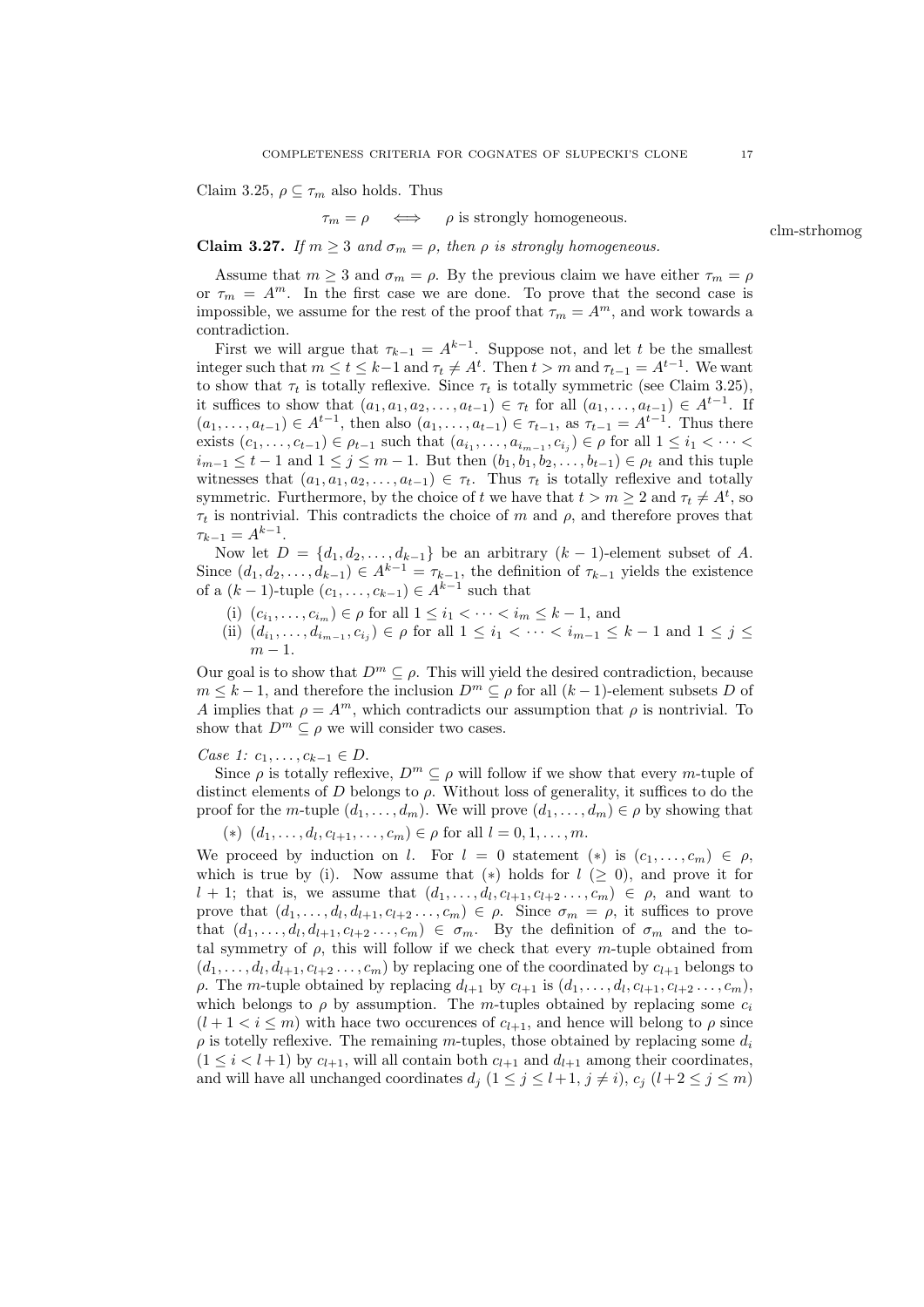in D (by the assumption of Case 1). Therefore these m-tuples will belong to  $\rho$  by condition (ii) and by the total symmetry of  $\rho$ , if the unchanged coordinates are distinct, and by the total reflexivity of  $\rho$  otherwise. This completes the induction and hence the proof of  $D^m \subseteq \rho$  in Case 1.

Case 2: Some  $c_j \notin D$ , so  $A = D \cup \{c_j\}.$ 

We will show that in this case  $(c_j, d_j) \in \varepsilon$ , that is,  $(a_1, \ldots, a_{m-2}, c_j, d_j) \in$  $\rho$  for all  $a_1, \ldots, a_{m-2}$ . Since  $\rho$  is totally reflexive,  $(a_1, \ldots, a_{m-2}, c_j, d_j) \in \rho$  is clear if the coordinates of this m-tuple are not pairwise distinct. Therefore assume that the coordinates are distinct. Then  $\{a_1, \ldots, a_{m-2}, d_i\} = D$ , and hence  $(a_1, \ldots, a_{m-2}, c_j, d_j) \in \rho$  follows from (ii) and the total symmetry of  $\rho$ . Thus  $(c_i, d_i) \in \varepsilon$ , as claimed. Now get from Claim 3.24 (2) that if we replace  $c_j$  by  $d_j$  in  $(c_1, \ldots, c_{k-1})$  we get a new tuple  $(c'_1, \ldots, c'_{k-1})$  which satisfies the same conditions (i)–(ii) as  $(c_1, \ldots, c_{k-1})$ , but also satisfies the assumption of Case 1. Therefore  $D^m \subset \rho$  follows from Case 1. This finishes the proof of Claim 3.25.

**Definition 3.28.** Let B be a finite set, let  $m > 3$ , and let  $U = \{1, 2, \ldots, m\}$ .

- An *m*-ary relation  $\delta$  on *B* is called *universal* if for some  $r \geq 1$  there exists a surjective function  $f: U^r \to B$  such that  $f[(\iota_m^U)^r] \subseteq \delta$ .
- An m-ary relation  $\delta$  on  $B$  will be called *almost universal* if it is not universal, but for every subset D of B of size  $|D| = |B| - 1$  there exist  $r \ge 1$  and a surjective function  $f: U^r \to D$  such that  $f[(\iota_m^U)^r] \subseteq \delta$ .

**Claim 3.29.** If  $m \geq 3$ , then  $\rho$  is either universal or almost universal.

Let  $U = \{1, 2, \ldots, m\}$ . We define relations  $\chi_t$  for  $m \le t \le k$  as follows:  $\chi_t := \{(a_1, \ldots, a_t) \in A^t : \{a_1, \ldots, a_t\}$  is contained in the range of

some  $f: U^r \to A$  such that  $f[(\iota_m^U)^r] \subseteq \rho$ .

Clearly,  $\rho$  is universal if and only if  $\chi_k = A^k$  and  $\rho$  is almost universal if and only if  $\chi_k \neq A^k$ , but  $\chi_{k-1} = A^{k-1}$ . Since  $\chi_k = A^k$  implies that  $\chi_{k-1} = A^{k-1}$ , we will be done if we prove that  $\chi_{k-1} = A^{k-1}$ .

Suppose  $\chi_{k-1} \neq A^{k-1}$ , and let t be the smallest integer such that  $m \leq t \leq k-1$ and  $\chi_t \neq A^t$ . It cannot be the case that  $t = m$ , because  $\chi_m = A^m$ , as we will argue now. Indeed, for arbitrary tuple  $(a_1, \ldots, a_m) \in A^m$  consider the unary function  $f: U \to A$ ,  $i \mapsto a_i$   $(1 \leq i \leq m)$ . It is clear that  $f[\iota_m^U] \subseteq \rho$ , since  $\rho$  is totally reflexive. Thus f witnesses that  $(a_1, \ldots, a_m) \in \chi_m$ , and hence proves that  $\chi_m = A^m$ . Thus  $t > m$ , and hence by the minimality of  $t$ ,  $\chi_{t-1} = A^{t-1}$ . This implies that every m-tuple with fewer than m distinct coordinates belongs to  $\chi_m$ , so  $\chi_m$  is totally reflexive. It is clear from the definition that  $\chi_m$  is also totally symmetric.

Now we want to argue that  $\chi_t \in \langle \rho \rangle$ , and hence  $\chi_t \in \mathcal{R}$ . To this end it suffices to show that  $\chi_t$  is preserved by all operations preserving  $\rho$ . So, let g be an arbitrary operation preserving  $\rho$ , say g is n-ary, and let  $\mathbf{a}^{(i)} = (a_1^{(i)}, \dots, a_t^{(i)}) \in \chi_t \ (1 \leq i \leq n)$ . Then, there exist functions  $f_i: U^{r_i} \to A$   $(1 \leq i \leq n)$  such that  $\{a_1^{(i)}, \ldots, a_t^{(i)}\}$  is contained in the range of  $f_i$  and  $f_i[(\iota_m^U)^{r_i}] \subseteq \rho$ . Choose  $\mathbf{u}_j^{(i)} \in U^{r_i}$  such that  $a_j^{(i)} = f_i(\mathbf{u}_j^{(i)})$   $(1 \le i \le n, 1 \le j \le t)$ . Let  $r = r_1 + \cdots r_n$  and let  $\widehat{f}: U^r \to A$  be the function defined by

$$
f(x_1,...,x_r) := g(f_1(x_1,...,x_{r_1}), f_2(x_{r_1+1},...,x_{r_1+r_2}),\dots, f_n(x_{r_1+...+r_{n-1}+1},...,x_r)).
$$

clm-universal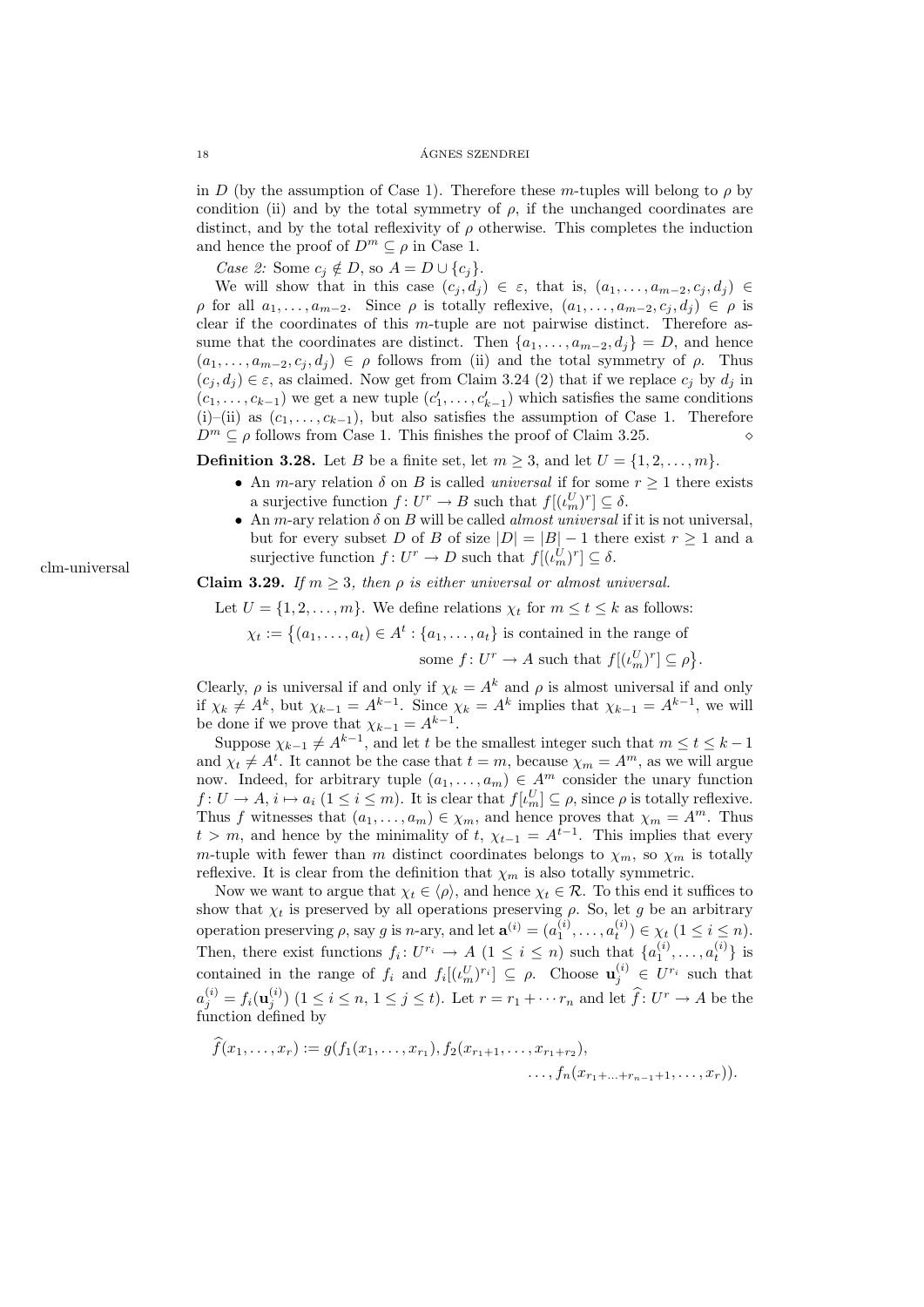Then f witnesses that  $g(\mathbf{a}^{(1)},\ldots,\mathbf{a}^{(n)}) \in \chi_t$ . Indeed, the j-th coordinate of the *t*-tuple  $g(\mathbf{a}^{(1)}, \ldots, \mathbf{a}^{(n)})$  is

$$
g(a_j^{(1)},\ldots,a_j^{(n)})=g(f_1(\mathbf{u}_j^{(1)}),\ldots,f_n(\mathbf{u}_j^{(n)}))=\widehat{f}(\mathbf{u}_j^{(1)},\ldots,\mathbf{u}_j^{(n)}),
$$

which is in the range of  $\widehat{f}$  for all  $j$  ( $1 \leq j \leq n$ ). Moreover,

$$
\widehat{f}[(\iota_m^U)^r] = g[f_1[(\iota_m^U)^{r_1}], \dots, f_n[(\iota_m^U)^{r_n}]] \subseteq g[\rho, \dots, \rho] \subseteq \rho,
$$

as g preserves  $\rho$ . This shows that g preserves  $\chi_t$ , and hence proves that  $\chi_t \in \mathcal{R}$ .

Summarizing,  $\chi_t \neq A^t$  is a nontrivial totally reflexive, totally symmetric relation in R whose arity is  $t > m$ . By our assumptions on  $\rho$ , such a relation does not exist in  $\mathcal R$ . This contradiction proves that  $\chi_{k-1} \neq A^{k-1}$ , and concludes the proof of Claim 3.29.

To finish the proof of Theorem 3.21 we will use the lemma below, which is part of the proof of Rosenberg's Theorem (see, e.g., Rosenberg[], Quackenbush[], Lau[]).

**Lemma 3.30.** ([,\[,\], []) Let B be a finite set, let  $m \geq 3$ , and let  $\delta$  be an m-ary relation on B such that  $\rho \neq B^m$ . If  $\delta$  is totally reflexive, totally symmetric, strongly homogeneous, and universal, then  $\delta$  is an m-regular relation.

**Claim 3.31.** If  $m \geq 3$  and  $\sigma_m = \rho$ , then  $\rho$  is either m-regular or almost m-regular.

By assumption,  $\rho \neq A^m$  and  $\rho$  is totally reflexive, totally symmetric. By Claim 3.27,  $\rho$  is also strongly homogeneous. Finally, by Claim 3.29,  $\rho$  is either universal or almost universal. If  $\rho$  is universal, then all assumptions of Lemma 3.30 hold for  $\rho$ , so we get that  $\rho$  is an *m*-regular relation on A.

For the rest of the proof of the claim let us assume that  $\rho$  is almost universal. Let D be a  $(k-1)$ -element subset of A, and let  $\rho_D = \rho \cap D^m$  be the restriction of  $\rho$  to D. Clearly,  $\rho_D$  is totally reflexive and totally symmetric. Since  $\rho$ is almost universal, there exist  $r \geq 1$  and a function  $f: U^r \to A$  such that the range of f contains D and  $f[(\iota_m^U)^r] \subseteq \rho$ . As  $\rho$  is not universal, f is not onto. Hence the range of f is D. So, the function  $f_D$  obtained from f by changing its codomain to D we get a surjective function  $f_D: U^r \to D$  such that  $f_D[(\iota_m^U)^r] \subseteq$  $\rho \cap D^m = \rho_D$ . This proves that  $\rho_D$  is universal. Finally, we want to show that  $\rho_D$ is strongly homogeneous. Let  $(a_1, \ldots, a_m) \in D^m$  and  $(c_1, \ldots, c_m) \in \rho_D$  be such that  $(a_1, \ldots, a_{i-1}, c_i, a_{i+1}, \ldots, a_m) \in \rho_D$  whenever  $i \neq j \ (1 \leq i, j \leq m)$ . Then  $(a_1, \ldots, a_m) \in A^m$  and  $(c_1, \ldots, c_m) \in \rho$  satisfy  $(a_1, \ldots, a_{i-1}, c_i, a_{i+1}, \ldots, a_m) \in \rho$ whenever  $i \neq j$  ( $1 \leq i, j \leq m$ ). Hence the strong homogeneity of  $\rho$  implies that  $(a_1, \ldots, a_m) \in \rho$ . But also  $(a_1, \ldots, a_m) \in D^m$ , so  $(a_1, \ldots, a_m) \in \rho_B$ , as required. This shows that  $\rho_B$  is a totally reflexive, totally symmetric, strongly homogeneous, and universal relation on D. It follows from Lemma 3.30 that either  $\rho_D = D^m$  or  $\rho_D$  is m-regular. Since this conclusion holds for all  $(k-1)$ -element subsets D of A, and  $\rho$  is not *m*-regular, we conclude that  $\rho$  is almost *m*-regular.

Claim 3.31 proves that if  $m \geq 3$  and  $\sigma_m = \rho$ , then  $\rho$  satisfies one of conditions  $(4)$ –(5) of the theorem. This finishes the proof of Theorem 3.21.

# 4. COMPLETENESS CRITERIA FOR  $S$  and  $S^-$

**Theorem 4.1.** Let A be a k-element set  $(k \geq 3)$ . The maximal subclones of Slupecki's clone  $S$  are the following clones:

(1)  $S(T^- \cup G)$  where G is a maximal subgroup of the symmetric group on A;

lm-Ros

clm-reg

thm-compl-slup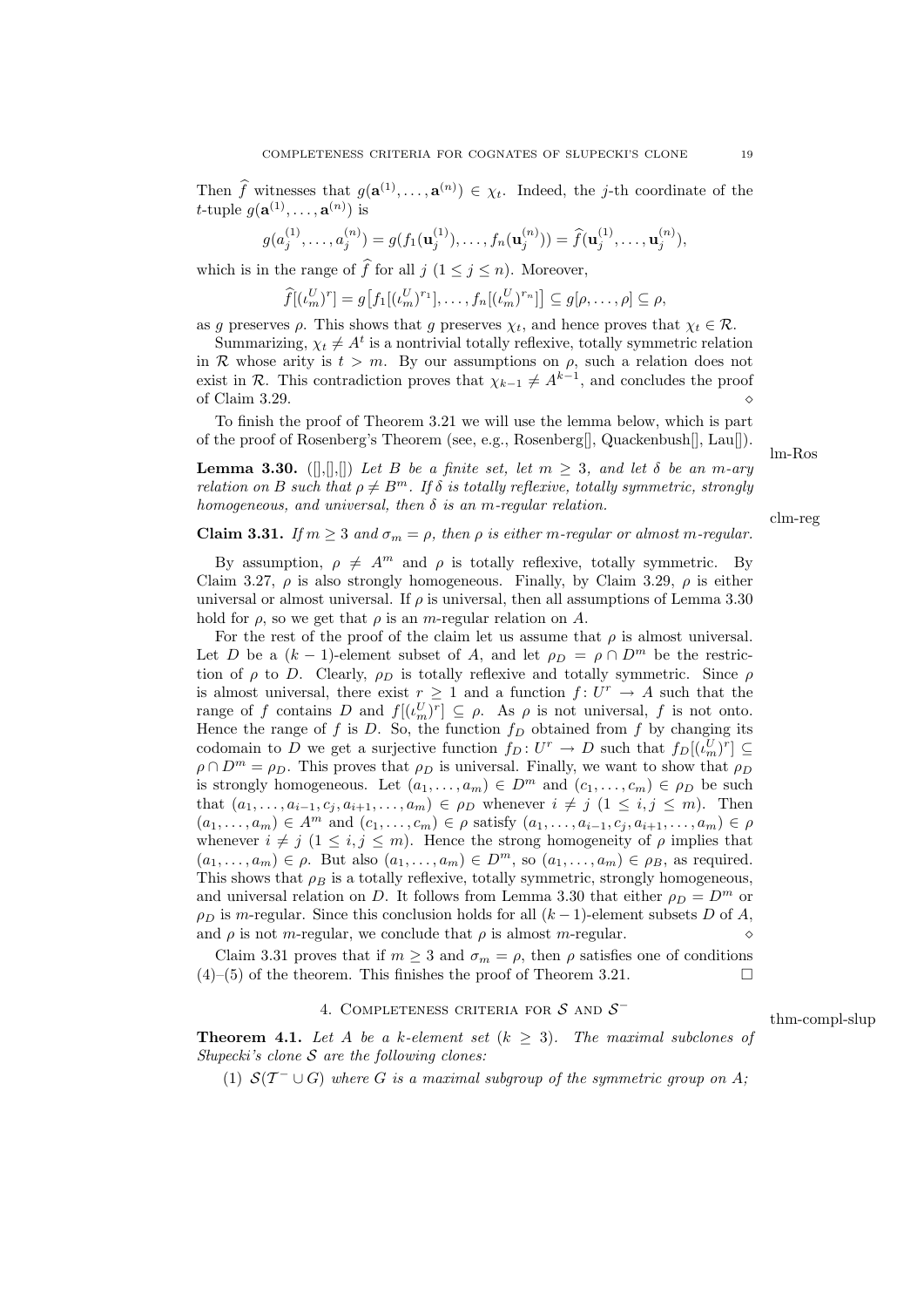\n- (2) 
$$
\mathcal{S}_{k-2}
$$
 if  $k > 3$ ;
\n- (3) *Burle's clone*  $\mathcal{B}$  if  $k = 3$ .
\n

thm-compl-nonsurj

**Theorem 4.2.** Let A be a k-element set  $(k \geq 3)$ . Every maximal subclone of  $S^$ is of the form  $S^- \cap {\{\rho\}}^{\perp}$  for one of the relations  $\rho$  of types (1), (4)–(9) listed in Theorem 2.1.

*Proof.* Let C be a proper subclone of  $S^-$ . Then  $S^- \not\subseteq C$ , therefore by Theorem 2.1,  $\mathcal{C} \subseteq {\rho}^{\perp}$  holds for one of the relations  $\rho$  listed in Theorem 2.1 (1)–(9). Hence also  $\mathcal{C} \subseteq \mathcal{S}^- \cap {\rho}^{\perp}$  for one of these relations. If  $\rho$  is a prime permutation of order p (p prime), and hence  $k = |A| = np$  for some integer  $n \ge 1$ , then every operation preserving  $\rho$  has range that is a union of some of the p-element orbits of ρ. Therefore every nonsurjective operation preserving ρ has range of size at most  $r = k - p$ . In particular, if  $k = p$ , this means that every operation in  $S^{-} \cap {\{\rho\}}^{\perp}$ has to be a projection. Similarly, if  $\rho$  is a prime affine relation associated to an elementary abelian p-group  $\mathbf{A} = (A; +, -, 0)$ , and hence  $k = p^n$  for some integer  $n \geq 1$ , then every operation preserving  $\rho$  has range that is a coset of a subgroup of **A**. Therefore every nonsurjective operation preserving  $\rho$  has range of size at most  $r = k/p$ . In particular, if  $k = p$ , this means that every operation in  $S^{-} \cap {\{\rho\}}^{\perp}$  is either a projection or constant. Thus, in both cases we have

$$
\mathcal{S}^{-} \cap \{\rho\}^{\perp} \subseteq \begin{cases} \mathcal{S}_{k-p}^{-} \subseteq \mathcal{S}_{k-2}^{-} = \{\iota_{k-1}\}^{\perp} & \text{if } k > p, \\ \langle \mathcal{T}^{-} \rangle \subseteq \mathcal{S}_{k-2}^{-} = \{\iota_{k-1}\}^{\perp} & \text{if } k = p > 3, \\ \langle \mathcal{T}^{-} \rangle \subseteq \mathcal{B} = \{\beta\}^{\perp} & \text{if } k = p = 3. \end{cases}
$$

Since  $\iota_{k-1}$  is one of the almost m-regular relations, this shows that  $\mathcal{C} \subseteq \mathcal{S}^- \cap {\{\rho\}}^{\perp}$ holds for one of the relations of types  $(1)$ ,  $(4)$ – $(9)$  in Theorem 2.1. In particular, every maximal subclone of  $S^-$  is equal to one of these clones  $S^- \cap {\{\rho\}}^{\perp}$ . This completes the proof.  $\Box$ 

# **REFERENCES**

- [1] G. A. BURLE, The classes of k-valued logics containing all one-variable functions, *Diskretnyi* Analiz 10 (1967) 3–7 (in Russian).
- [2] J. Demetrovics, J. Bagyinszki, The lattice of linear classes in prime-valued logics, in: J. L. Kulikowski, M. Michalewicz, S. V. Yablonskii, Yu. I. Zhuravlev (eds.), Discrete Mathematics (Warsaw, 1977), Banach Center Publ. 7, PWN, Warsaw, 1982, pp. 105–123.
- [3] J. HENNO, Green's equivalences in Menger systems (Russian), Tartu Riikl. Ul. Toimetised 277 (1971), 37–46.
- [4] D. Lau, Submaximale Klassen von P3, Elektron. Informationsverarb. Kybernet. 18 (1982) 227–243.
- [5] D. Lau, Function Algebras on Finite Sets, Springer-Verlag, Berlin, Heidelberg, 2006.
- [6] E. Lehtonen, Descending chains and antichains of the unary, linear, and monotone subfunction relations, Order 23 (2006), 129–142.
- [7] E. LEHTONEN, A. SZENDREI, Equivalence of operations with respect to discriminator clones, Discrete Math. 309 (2009) 673–685.
- $[8]$  E. LEHTONEN,  $\acute{A}$ . SZENDREI, work in progress.
- [9] H. MACHIDA, On closed sets of three-valued monotone logical functions, in: B. Csákány, I. Rosenberg (eds.), Finite Algebra and Multiple-Valued Logic (Szeged, 1979), Colloq. Math. Soc. János Bolyai 28, North-Holland, Amsterdam, 1981, pp. 441-467.
- [10] S. S. MARCHENKOV, J. DEMETROVICS, L. HANNÁK, Closed classes of self-dual functions in  $P_3$ (Russian), Metody Diskret. Anal. 34 (1980) 38–73.
- [11] R. PÖSCHEL, L. A. KALUŽNIN, Funktionen- und Relationenalgebren: Ein Kapitel der diskreten Mathematik, Birkhäuser, Basel, Stuttgart, 1979.